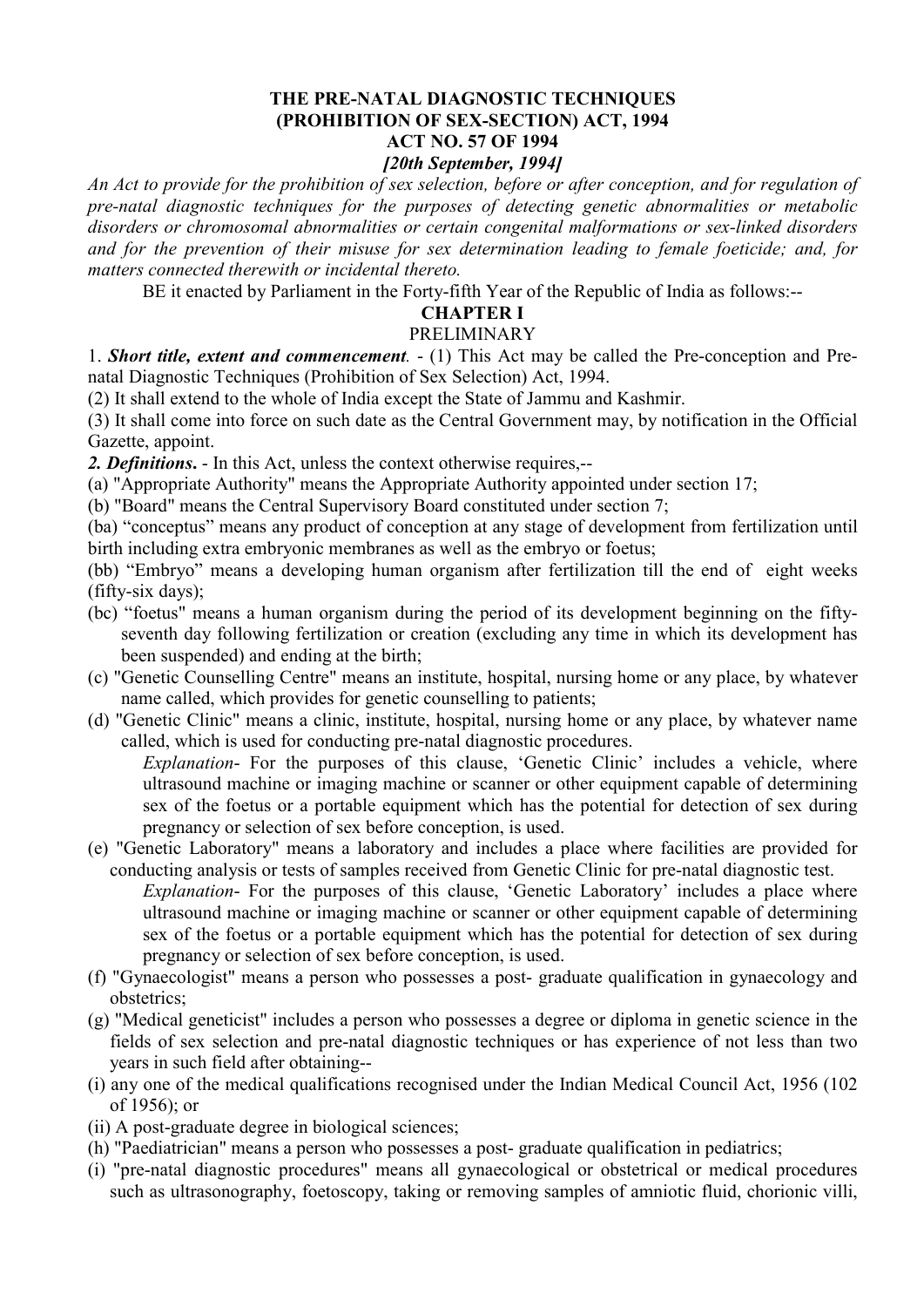blood or any other tissue or fluid of a man, or of a woman for being sent to a Genetic Laboratory or Genetic Clinic for conducting any type of analysis or pre-natal diagnostic tests for selection of sex before or after conception;

- (j) "pre-natal diagnostic techniques" includes all pre-natal diagnostic procedures and prenatal diagnostic tests;
- (k) "pre-natal diagnostic test" means ultrasonography or any test or analysis of amniotic fluid, chorionic villi, blood or any tissue or fluid of a pregnant woman or conceptus conducted to detect genetic or metabolic disorders or chromosomal abnormalities or congenital anomalies or haemoglobinopathies or sex-linked diseases;
- (l) "Prescribed" means prescribed by rules made under this Act;
- (m) "registered medical practitioner" means a medical practitioner who possesses any recognised medical qualification as defined in clause (h) of section 2 of the Indian Medical Council Act, 1956, (102 of 1956.) and whose name has been entered in a State Medical Register;
- (n) "Regulations" means regulations framed by the Board under this Act;
- (o) "Sex selection" includes any procedure, technique, test or administration or prescription or provision of anything for the purpose of ensuring or increasing the probability that an embryo will be of a particular sex;
- (p) "Sonologist or imaging specialist" means a person who possesses any one of the medical qualifications recognized under the Indian Medical Council Act, 1956 or who possesses a postgraduate qualification in ultrasonography or imaging techniques or radiology;
- (q) "State Board" means a State Supervisory Board or a Union territory Supervisory Board constituted under Section 16A;
- (r) "State Government" in relation to Union territory with Legislature means the Administrator of that Union territory appointed by the President under article 239 of Constitution.

### **CHAPTER II**

## REGULATION OF GENETIC COUNSELLING CENTRES, GENETIC

### LABORATORIES AND GENETIC CLINICS

## *3. Regulation of Genetic Counselling Centres, Genetic Laboratories and Genetic Clinics***.-** On and from the commencement of this Act,--

(1) no Genetic Counselling Centre, Genetic Laboratory or Genetic Clinic unless registered under this Act, shall conduct or associate with, or help in, conducting activities relating to pre-natal diagnostic techniques;

(2) no Genetic Counselling Centre or Genetic Laboratory or Genetic Clinic shall employ or cause to be employed or take services of any person, whether on honorary basis or on payment who does not possess qualifications as may be prescribed;

(3) no medical geneticist, gynaecologist, paediatrician, registered medical practitioner or any other person shall conduct or cause to be conducted or aid in conducting by himself or through any other person, any pre-natal diagnostic techniques at a place other than a place registered under this Act.

*3A. Prohibition of sex-selection.-* No person, including a specialist or a team of specialists in the field of infertility, shall conduct or cause to be conducted or aid in conducting by himself or by any other person, sex selection on a woman or a man or on both or on any tissue, embryo, conceptus, fluid or gametes derived from either or both of them.

*3B. Prohibition on sale of ultrasound machines, etc., to persons, laboratories, clinics, etc. not registered under the Act.-* No person shall sell any ultrasound machine or imaging machine or scanner or any other equipment capable of detecting sex of foetus to any Genetic Counselling Centre, Genetic Laboratory, Genetic Clinic or any other person not registered under the Act.

### **CHAPTER III**

# REGULATION OF PRE-NATAL DIAGNOSTIC TECHNIQUES

*4. Regulation of pre-natal diagnostic techniques*.- On and from the commencement of this Act,--

(1) no place including a registered Genetic Counselling Centre or Genetic Laboratory or Genetic Clinic shall be used or caused to be used by any person for conducting pre-natal diagnostic techniques except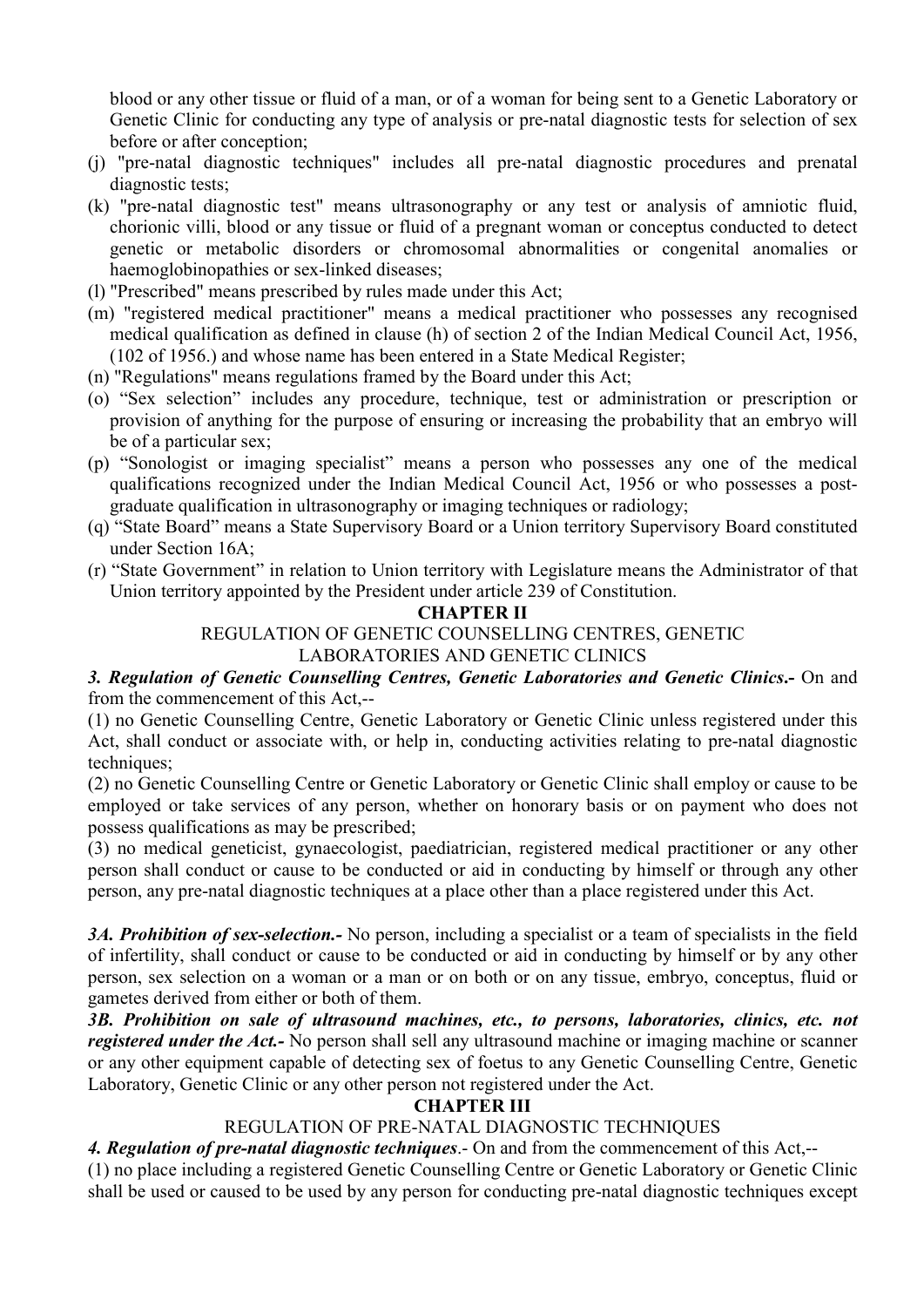for the purposes specified in clause (2) and after satisfying any of the conditions specified in clause  $(3)$ ;

(2) No pre-natal diagnostic techniques shall be conducted except for the purposes of detection of any of the following abnormalities, namely:--

(i) Chromosomal abnormalities;

(ii) Genetic metabolic diseases;

(iii) Haemoglobinopathies;

(iv) Sex-linked genetic diseases;

(v) Congenital anomalies;

(vi) Any other abnormalities or diseases as may be specified by the Central Supervisory Board;

(3) no pre-natal diagnostic techniques shall be used or conducted unless the person qualified to do so is satisfied for reasons to be recorded in writing that any of the following conditions are fulfilled, namely:--

(i) Age of the pregnant woman is above thirty-five years;

(ii) The pregnant woman has undergone of two or more spontaneous abortions or foetal loss;

(iii) The pregnant woman had been exposed to potentially teratogenic agents such as drugs, radiation, infection or chemicals;

(iv) The pregnant woman or her spouse has a family history of mental retardation or physical deformities such as, spasticity or any other genetic disease;

(v) Any other condition as may be specified by the Central Supervisory Board; Provided that the person conducting ultrasonography on a pregnant woman shall keep complete record thereof in the clinic in such manner, as may be prescribed, and any deficiency or inaccuracy found therein shall amount to contravention of provisions of section 5 or section 6 unless contrary is proved by the person conducting such ultrasonography;

(4) No person including a relative or husband of the pregnant woman shall seek or encourage the conduct of any pre-natal diagnostic techniques on her except for the purposes specified in clause (2).

(5) No person including a relative or husband of a woman shall seek or encourage the conduct of any sex-selection technique on her or him or both.

# 5. *Written consent of pregnant woman and prohibition of communicating the sex of foetus***.**

(1) No person referred to in clause (2) of section 3 shall conduct the pre-natal diagnostic procedures unless—

(a) He has explained all known side and after effects of such procedures to the pregnant woman concerned;

(b) He has obtained in the prescribed form her written consent to undergo such procedures in the language which she understands; and

(c) A copy of her written consent obtained under clause (b) is given to the pregnant woman.

(2) No person including the person conducting pre-natal diagnostic procedures shall communicate to the pregnant woman concerned or her relatives or any other person the sex of the foetus by words, signs or in any other manner.

**6.** *Determination of sex prohibited*.- On and from the commencement of this Act,--

(a) no Genetic Counselling Centre or Genetic Laboratory or Genetic Clinic shall conduct or cause to be conducted in its Centre, Laboratory or Clinic, pre-natal diagnostic techniques including ultrasonography, for the purpose of determining the sex of a foetus;

(b) no person shall conduct or cause to be conducted any pre-natal diagnostic techniques including ultrasonography for the purpose of determining the sex of a foetus;

(c) no person shall, by whatever means, cause or allow to be caused selection of sex before or after conception.

# **CHAPTER IV**

# CENTRAL SUPERVISORY BOARD

**7.** *Constitution of Central Supervisory Board***.-** (1) The Central Government shall constitute a Board to be known as the Central Supervisory Board to exercise the powers and perform the functions conferred on the Board under this Act.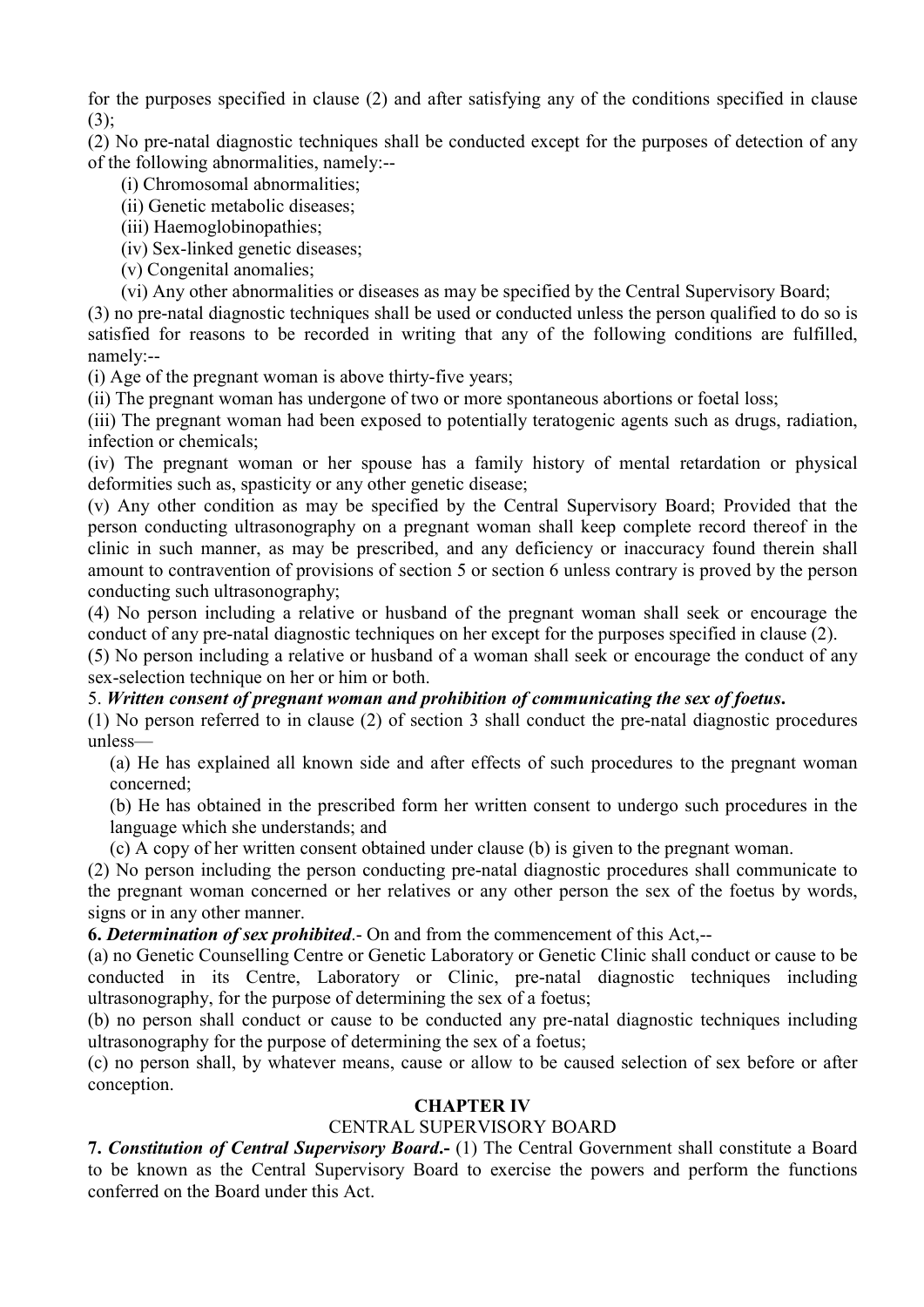(2) The Board shall consist of—

(a) The Minister in charge of the Ministry or Department of Family Welfare, who shall be the Chairman, *ex officio*;

(b) The Secretary to the Government of India in charge of the Department of Family Welfare, who shall be the Vice-Chairman, *ex-officio*;

(c) three members to be appointed by the Central Government to represent the Ministries of Central Government in charge of Women and Child Development, Department of Legal Affairs or Legislative Department in the Ministry of Law and Justice, and Indian System of Medicine and Homoeopathy, *ex-officio*;

(d) The Director General of Health Services of the Central Government, *ex officio*;

(e) Ten members to be appointed by the Central Government, two each from amongst—

(i) Eminent medical geneticists;

- (ii) Eminent gynaecologist and obstetrician or expert of *stri-roga or prasuti-tantra*;
- (iii) Eminent paediatricians;
- (iv) Eminent social scientists; and
- (v) Representatives of women welfare organisations;

(f) three women Members of Parliament, of whom two shall be elected by the House of the People and one by the Council of States;

(g) four members to be appointed by the Central Government by rotation to represent the States and the Union territories, two in the alphabetical order and two in the reverse alphabetical order: Provided that no appointment under this clause shall be made except on the recommendation of the State Government or, as the case may be, the Union territory;

(h) an officer, not below the rank of a Joint Secretary or equivalent of the Central Government, in charge of Family Welfare, who shall be the Member-Secretary, ex officio.

# **8.** *Term of office of members***.-**

(1) The term of office of a member, other than an ex officio member, shall be,--

(a) In case of appointment under clause (e) or clause (f) of sub-section (2) of section 7, three years; and

(b) In case of appointment under clause (g) of the said subsection, one year.

(2) If a casual vacancy occurs in the office of any other members, whether by reason of his death, resignation or inability to discharge his functions owing to illness or other incapacity, such vacancy shall be filled by the Central Government by making a fresh appointment and the member so appointed shall hold office for the remainder of the term of office of the person in whose place he is so appointed.

(3) The Vice-Chairman shall perform such functions as may be assigned to him by the Chairman from time to time.

(4) The procedure to be followed by the members in the discharge of their functions shall be such as may be prescribed.

**9. Meetings of the Board.-** (1) The Board shall meet at such time and place, and shall observe such rules of procedure in regard to the transaction of business at its meetings (including the quorum at such meetings) as may be provided by regulations: Provided that the Board shall meet at least once in six months.

(2) The Chairman and in his absence the Vice-Chairman shall preside at the meetings of the Board.

(3) If for any reason the Chairman or the Vice-Chairman is unable to attend any meeting of the Board, any other member chosen by the members present at the meeting shall preside at the meeting.

(4) All questions which come up before any meeting of the Board shall be decided by a majority of the votes of the members present and voting, and in the event of an equality of votes, the Chairman, or in his absence, the person presiding, shall have and exercise a second or casting vote.

(5) Members other than ex officio members shall receive such allowances, if any, from the Board as may be prescribed.

**10.** *Vacancies, etc., not to invalidate proceedings of the Board.-* No act or proceeding of the Board shall be invalid merely by reason of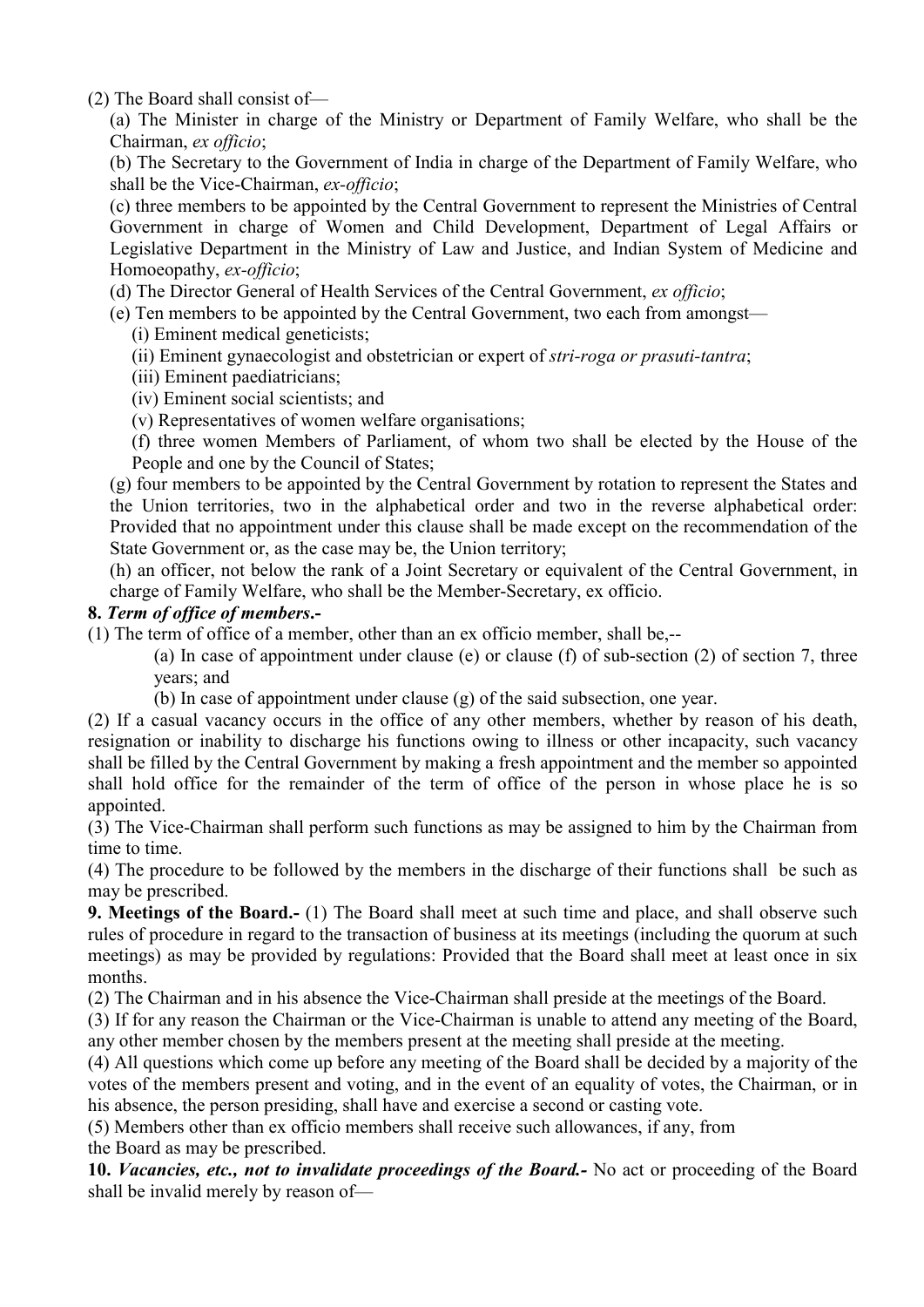(a) Any vacancy in, or any defect in the constitution of, the Board; or

(b) Any defect in the appointment of a person acting as a member of the Board; or

(c) Any irregularity in the procedure of the Board not affecting the merits of the case.

**11.** *Temporary association of persons with the Board for particular purposes.* (1) The Board may associate with itself, in such manner and for such purposes as may be determined by regulations, any person whose assistance or advice it may desire in carrying out any of the provisions of this Act.

(2) A person associated with it by the Board under sub-section (1) for any purpose shall have a right to take part in the discussions relevant to that purpose, but shall not have a right to vote at a meeting of the Board and shall not be a member for any other purpose.

**12.** *Appointment or officers and other employees of the Board***.-** (1) For the purpose of enabling it efficiently to discharge its functions under this Act, the Board may, subject to such regulations as may be made in this behalf, appoint (whether on deputation or otherwise) such number of officers and other employees as it may consider necessary: Provided that the appointment of such category of officers, as may be specified in such regulations, shall be subject to the approval of the Central Government.

(2) Every officer or other employee appointed by the Board shall be subject to such conditions of service and shall be entitled to such remuneration as may be specified in the regulations.

**13.** *Authentication of orders and other instruments of the Board***.-** All orders and decisions of the Board shall be authenticated by the signature of the Chairman or any other member authorised by the Board in this behalf, and all other instruments issued by the Board shall be authenticated by the signature of the Member-Secretary or any other officer of the Board authorised in like manner in this behalf.

**14.** *Disqualifications for appointment as member***.-** A person shall be disqualified for being appointed as a member if, he—

(a) Has been convicted and sentenced to imprisonment for an offence which, in the opinion of the Central Government, involves moral turpitude; or

(b) Is an undischarged insolvent; or

(c) Is of unsound mind and stands so declared by a competent court; or

(d) Has been removed or dismissed from the service of the Government or a Corporation owned or controlled by the Government; or

(e) has, in the opinion of the Central Government, such financial or other interest in the Board as is likely to affect prejudicially the discharge by him of his functions as a member; or

(f) Has, in the opinion of the Central Government, been associated with the use or promotion of pre-natal diagnostic technique for determination of sex or with any sex selection technique.

**15.** *Eligibility of member for reappointment***.-** Subject to the other terms and conditions

of service as may be prescribed, any person ceasing to be a member shall be eligible for reappointment as such member. Provided that no member other than an *ex officio* member shall be appointed for more than two consecutive terms.

**16.** *Functions of the Board***. -** The Board shall have the following functions, namely:--

(i) To advise the Central Government on policy matters relating to use of pre-natal diagnostic techniques, sex selection techniques and against their misuse;

(ii) To review and monitor implementation of the Act and rules made thereunder and recommend to the Central Government changes in the said Act and rules;

(iii) To create public awareness against the practice of pre-conception sex selection and pre-natal determination of sex of foetus leading to female foeticide;

(iv) To lay down code of conduct to be observed by persons working at Genetic Counselling Centres, Genetic Laboratories and Genetic Clinics;

(v) To oversee the performance of various bodies constituted under the Act and take appropriate steps to ensure its proper and effective implementation;

(vi) Any other functions as may be prescribed under the Act.

**16A.** *Constitution of State Supervisory Board and Union territory Supervisory Board***.-**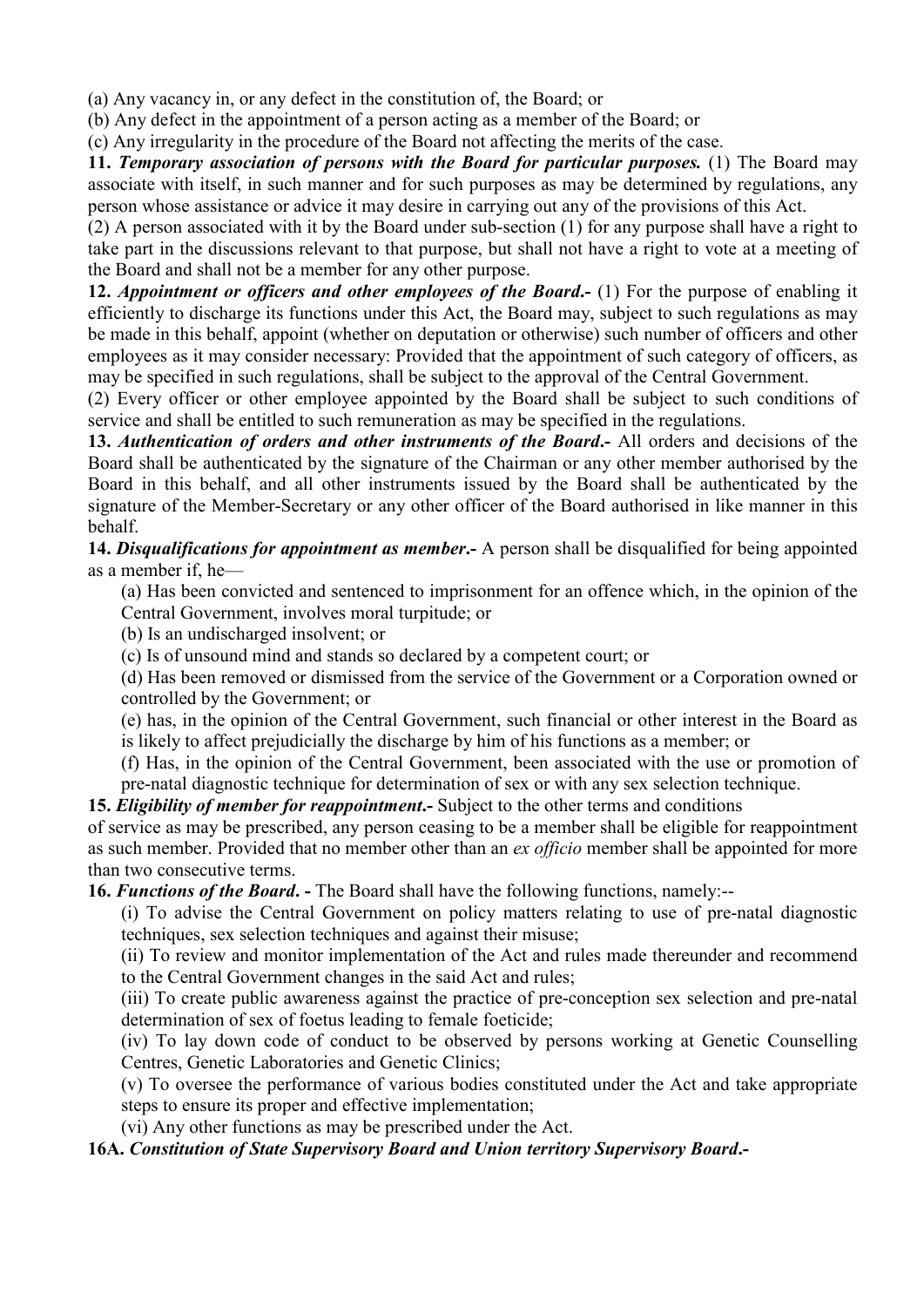(1) Each State and Union territory having Legislature shall constitute a Board to be known as the State Supervisory Board or the Union territory Supervisory Board, as the case may be, which shall have the following functions:-

i) To create public awareness against the practice of pre-conception sex selection and pre-natal determination of sex of foetus leading to female foeticide in the State;

ii) To review the activities of the Appropriate Authorities functioning in the State and recommend appropriate action against them;

iii) To monitor the implementation of provisions of the Act and the rules and make suitable recommendations relating thereto, to the Board;

iv) To send such consolidated reports as may be prescribed in respect of the various activities undertaken in the State under the Act to the Board and the Central Government; and

v) Any other functions as may be prescribed under the Act.

## (2) The State Board shall consist of,-

a) The Minister in charge of Health and Family Welfare in the State, who shall be the Chairperson, *ex officio*;

b) The Secretary in charge of the Department of Health and Family Welfare who shall be the Vice-Chairperson, *ex officio*;

c) Secretaries or Commissioners in charge of Departments of Women and Child Development, Social Welfare, Law and Indian System of Medicines and Homoeopathy, *ex officio*, or their representatives;

d) Director of Health and Family Welfare or Indian System of Medicines and Homoeopathy of the State Government, *ex officio*;

e) Three women members of Legislative Assembly or Legislative Council;

f)Ten members to be appointed by the State Government out of which two each shall be from the following categories:

i) Eminent social scientists and legal experts;

ii) Eminent women activists from non-governmental organizations or otherwise;

iii) Eminent gynaecologists and obstetricians or experts of *stri-roga or prasuti tantra*;

iv) Eminent paediatricians or medical geneticists;

v) Eminent radiologists or sonologists;

g) An officer not below the rank of Joint Director in charge of Family Welfare, who shall be the Member Secretary, *ex officio.* 

(3) The State Board shall meet at least once in four months.

(4) The term of office of a member, other than an *ex officio* member, shall be three years.

(5) If a vacancy occurs in the office of any member other than an *ex officio* member, it shall be filled by making fresh appointment.

(6) If a member of the Legislative Assembly or member of the Legislative Council who is a member of the State Board, becomes Minister or Speaker or Deputy Speaker of the Legislative Assembly or Chairperson or Deputy Chairperson of the Legislative Council, she shall cease to be a member of the State Board.

(7) One-third of the total number of members of the State Board shall constitute the quorum.

(8) The State Board may co-opt a member as and when required, provided that the number of co-opted members does not exceed one-third of the total strength of the State Board.

(9) The co-opted members shall have the same powers and functions as other members, except the right to vote and shall abide by the rules and regulations.

(10) In respect of matters not specified in this section, the State Board shall follow procedures and conditions as are applicable to the Board.

### **CHAPTER V**

# APPROPRIATE AUTHORITY AND ADVISORY COMMITTEE

**17.** *Appropriate Authority and Advisory Committee***.-** (1) The Central Government shall appoint, by notification in the Official Gazette, one or more Appropriate Authorities for each of the Union territories for the purposes of this Act.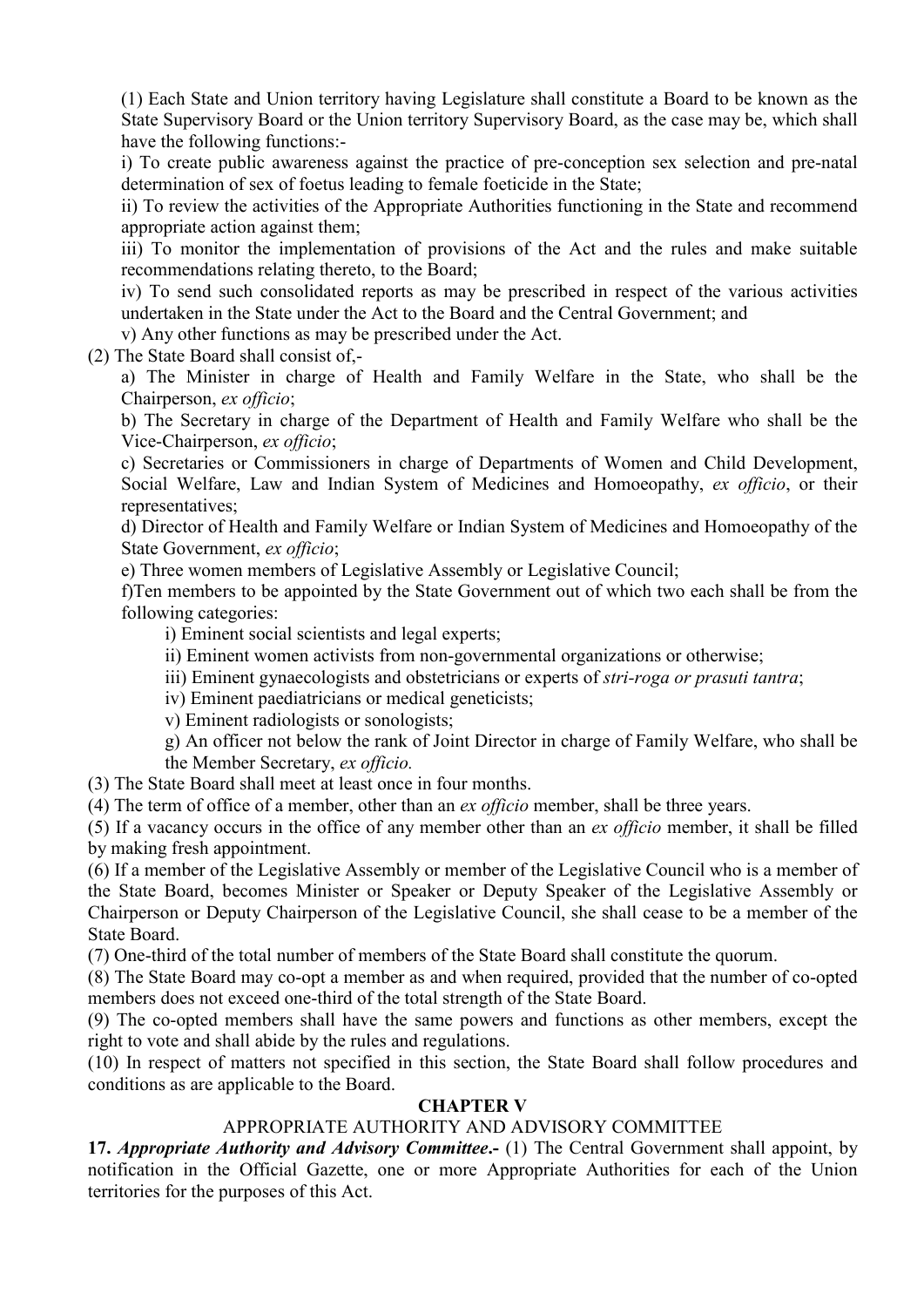(2) The State Government shall appoint, by notification in the Official Gazette, one or more Appropriate Authorities for the whole or part of the State for the purposes of this Act having regard to the intensity of the problem of pre-natal sex determination leading to female foeticide.

(3) The officers appointed as Appropriate Authorities under sub-section (1) or subsection (2) Shall be,- (a) When appointed for the whole of the State or the Union territory, consisting of the following three members

i) An officer of or above the rank of the Joint Director of Health and Family Welfare-Chairperson;

ii) An eminent woman representing women's organization; and

iii) An officer of Law Department of the State or the Union territory concerned: Provided that it shall be the duty of the State or the Union territory concerned to constitute multi-member State or Union territory level Appropriate Authority within three months of the coming into force of the Pre-natal Diagnostic Techniques (Regulation and Prevention of Misuse) Amendment Act, 2002: Provided further that any vacancy occurring therein shall be filled within three months of that occurrence.

(b) When appointed for any part of the State or the Union territory, of such other rank as the State Government or the Central Government, as the case may be, may deem fit.

(4) The Appropriate Authority shall have the following functions, namely:--

(a) To grant, suspend or cancel registration of a Genetic Counselling Centre, Genetic Laboratory or Genetic Clinic;

(b) To enforce standards prescribed for the Genetic Counselling Centre, Genetic Laboratory and Genetic Clinic;

(c) To investigate complaints of breach of the provisions of this Act or the rules made thereunder and take immediate action;

(d) To seek and consider the advice of the Advisory Committee, constituted under sub-section (5), on application for registration and on complaints for suspension or cancellation of registration;

(e) To take appropriate legal action against the use of any sex selection technique by any person at any place, *suo-motu* or brought to its notice and also to initiate independent investigations in such matter;

(f) To create public awareness against the practice of sex selection or prenatal determination of sex:

(g) To supervise the implementation of the provisions of the Act and rules;

(h) To recommend to the CSB and State Boards modifications required in the rules in accordance with changes in technology or social conditions;

(i) To take action on the recommendations of the Advisory Committee made after investigation of complaint for suspension or cancellation of registration.

(5) The Central Government or the State Government, as the case may be, shall constitute an Advisory Committee for each Appropriate Authority to aid and advise the Appropriate Authority in the discharge of its functions, and shall appoint one of the members of the Advisory Committee to be its Chairman.

(6) The Advisory Committee shall consist of—

(a) Three medical experts from amongst gynaecologists, obstetricians, paediatricians and medical geneticists;

(b) One legal expert;

(c) One officer to represent the department dealing with information and publicity of the State Government or the Union territory, as the case may be;

(d) three eminent social workers of whom not less than one shall be from amongst representatives of women's organisations.

(7) No person who has been associated with the use or promotion of pre-natal diagnostic technique for determination of sex or sex selection shall be appointed as a member of the Advisory Committee.

(8) The Advisory Committee may meet as and when it thinks fit or on the request of the Appropriate Authority for consideration of any application for registration or any complaint for suspension or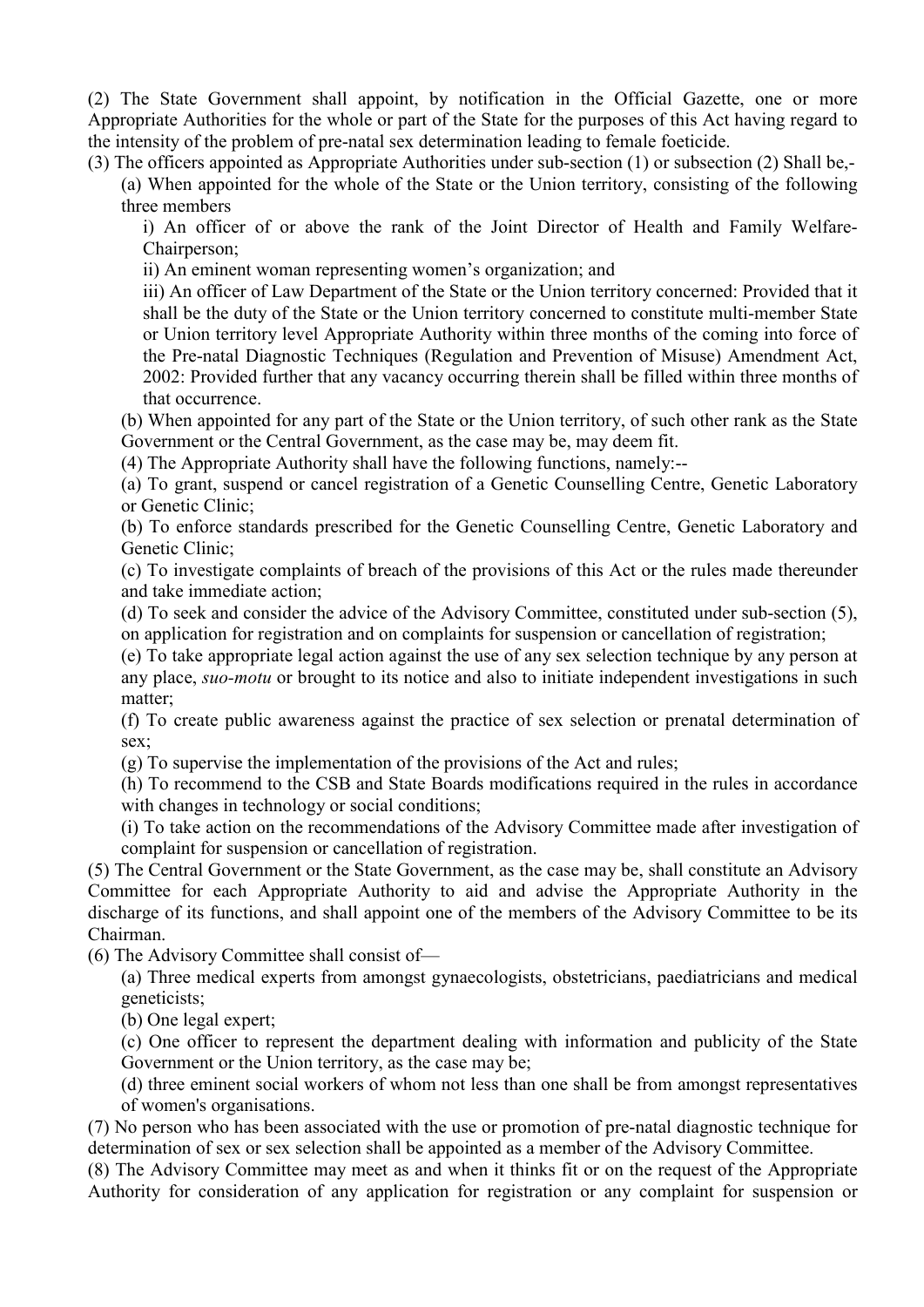cancellation of registration and to give advice thereon: Provided that the period intervening between any two meetings shall not exceed the prescribed period.

(9) The terms and conditions subject to which a person may be appointed to the Advisory Committee and the procedure to be followed by such Committee in the discharge of its functions shall be such as may be prescribed.

**17A.** *Powers of Appropriate Authorities***.-** The Appropriate Authority shall have the powers in respect of the following matters, namely:-

a) Summoning of any person who is in possession of any information relating to violation of the provisions of this Act or the rules made thereunder;

b) Production of any document or material object relating to clause (a);

c) Issuing search warrant for any place suspected to be indulging in sex selection techniques or prenatal sex determination; and

d) Any other matter which may be prescribed.

## **CHAPTER VI**

#### REGISTRATION OF GENETIC COUNSELLING CENTRES, GENETIC LABORATORIES AND GENETIC CLINICS

## **18.** *Registration of Genetic Counselling Centres, Genetic Laboratories or Genetic Clinics***.**

(1) No person shall open any Genetic Counselling Centre, Genetic Laboratory or Genetic Clinic, including clinic, laboratory or center having ultrasound or imaging machine or scanner or any other technology capable of undertaking determination of sex of foetus and sex selection, or render services to any of them, after the commencement of the Pre-natal Diagnostic Techniques (Regulation and Prevention of Misuse) Amendment Act, 2002 unless such centre, laboratory or clinic is duly registered under the Act.

(2) Every application for registration under sub-section (1), shall be made to the Appropriate Authority in such form and in such manner and shall be accompanied by such fees as may be prescribed.

(3) Every Genetic Counselling Centre, Genetic Laboratory or Genetic Clinic engaged, either partly or exclusively, in counselling or conducting pre-natal diagnostic techniques for any of the purposes mentioned in section 4, immediately before the commencement of this Act, shall apply for registration within sixty days from the date of such commencement.

(4) Subject to the provisions of section 6, every Genetic Counselling Centre, Genetic Laboratory or Genetic Clinic engaged in counselling or conducting pre-natal diagnostic techniques shall cease to conduct any such counselling or technique on the expiry of six months from the date of commencement of this Act unless such Centre, Laboratory or Clinic has applied for registration and is so registered separately or jointly or till such application is disposed of, whichever is earlier.

(5) No Genetic Counselling Centre, Genetic Laboratory or Genetic Clinic shall be registered under this Act unless the Appropriate Authority is satisfied that such Centre, Laboratory or Clinic is in a position to provide such facilities, maintain such equipment and standards as may be prescribed.

# **19.** *Certificate of registration***.-**

(1) The Appropriate Authority shall, after holding an inquiry and after satisfying itself that the applicant has complied with all the requirements of this Act and the rules made thereunder and having regard to the advice of the Advisory Committee in this behalf, grant a certificate of registration in the prescribed form jointly or separately to the Genetic Counselling Centre, Genetic Laboratory or Genetic Clinic, as the case may be.

(2) If, after the inquiry and after giving an opportunity of being heard to the applicant and having regard to the advice of the Advisory Committee, the Appropriate Authority is satisfied that the applicant has not complied with the requirements of this Act or the rules, it shall, for reasons to be recorded in writing, reject the application for registration.

(3) Every certificate of registration shall be renewed in such manner and after such period and on payment of such fees as may be prescribed.

(4) The certificate of registration shall be displayed by the registered Genetic Counselling Centre, Genetic Laboratory or Genetic Clinic in a conspicuous place at its place of business.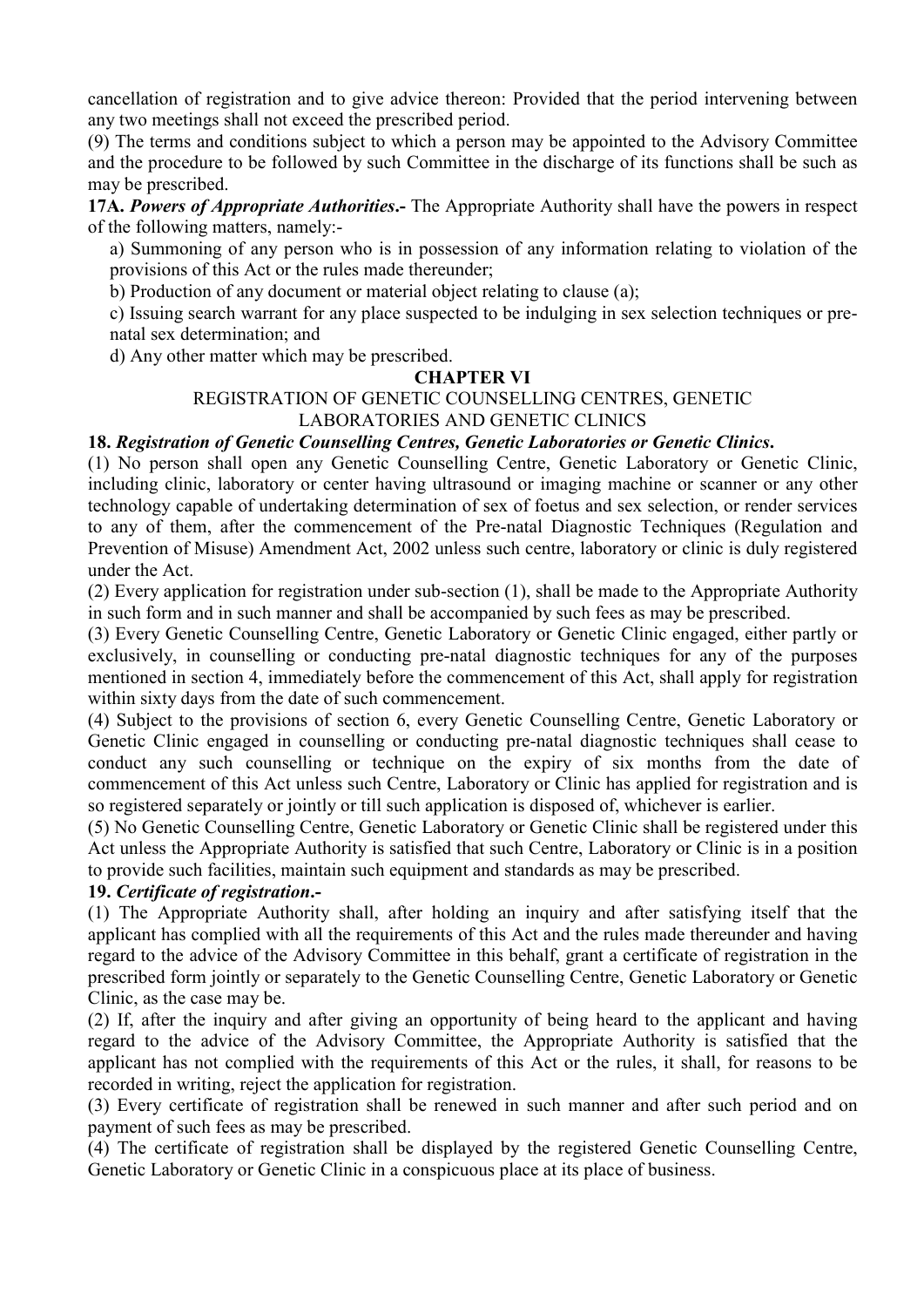### **20.** *Cancellation or suspension of registration***.-**

(1) The Appropriate Authority may *suo-motu*, or on complaint, issue a notice to the Genetic Counselling Centre, Genetic Laboratory or Genetic Clinic to show cause why its registration should not be suspended or cancelled for the reasons mentioned in the notice.

(2) If, after giving a reasonable opportunity of being heard to the Genetic Counselling Centre, Genetic Laboratory or Genetic Clinic and having regard to the advice of the Advisory Committee, the Appropriate Authority is satisfied that there has been a breach of the provisions of this Act or the rules, it may, without prejudice to any criminal action that it may take against such Centre, Laboratory or Clinic, suspend its registration for such period as it may think fit or cancel its registration, as the case may be.

(3) Notwithstanding anything contained in sub-sections (1) and (2), if the Appropriate Authority is, of the opinion that it is necessary or expedient so to do in the public interest, it may, for reasons to be recorded in writing, suspend the registration of any Genetic Counselling Centre, Genetic Laboratory or Genetic Clinic without issuing any such notice referred to in sub-section (1).

**21.** *Appeal***.** The Genetic Counselling Centre, Genetic Laboratory or Genetic Clinic may, within thirty days from the date of receipt of the order of suspension or cancellation of registration passed by the Appropriate Authority under section 20, prefer an appeal against such order to—

(i) The Central Government, where the appeal is against the order of the Central Appropriate Authority; and

(ii) the State Government, where the appeal is against the order of the State Appropriate Authority, in the prescribed manner.

# **CHAPTER VII**

### OFFENCES AND PENALTIES

### **22.** *Prohibition of advertisement relating to pre-natal determination of sex and punishment for contravention.-*

(1) No person, organization, Genetic Counselling Centre, Genetic Laboratory or Genetic Clinic, including clinic, laboratory or center having ultrasound machine or imaging machine or scanner or any other technology capable of undertaking determination of sex of foetus or sex selection shall issue, publish, distribute, communicate or cause to be issued, published, distributed or communicated any advertisement, in any form, including internet, regarding facilities of pre-natal determination of sex or sex selection before conception available at such center, laboratory, clinic or at any other place.

(2) No person or organization including Genetic Counselling Centre, Genetic Laboratory or Genetic Clinic shall issue, publish, distribute, communicate or cause to be issued, published, distributed or communicated any advertisement in any manner regarding prenatal determination or pre-conception selection of sex by any means whatsoever, scientific or otherwise.

(3) Any person who contravenes the provisions of sub-section (1) or sub-section (2) shall be punishable with imprisonment for a term which may extend to three years and with fine which may extend to ten thousand rupees.

*Explanation*.--For the purposes of this section, "advertisement" includes any notice, circular, label, wrapper or any other document including advertisement through internet or any other media in electronic or print form and also includes any visible representation made by means of any hoarding, wall-painting, signal, light, sound, smoke or gas.

### **23.** *Offences and penalties***.-**

(1) Any medical geneticist, gynaecologist, registered medical practitioner or any person who owns a Genetic Counselling Centre, a Genetic Laboratory or a Genetic Clinic or is employed in such a Centre, Laboratory or Clinic and renders his professional or technical services to or at such a Centre, Laboratory or Clinic, whether on an honorary basis or otherwise, and who contravenes any of the provisions of this Act or rules made thereunder shall be punishable with imprisonment for a term which may extend to three years and with fine which may extend to ten thousand rupees and on any subsequent conviction, with imprisonment which may extend to five years and with fine which may extend to fifty thousand rupees.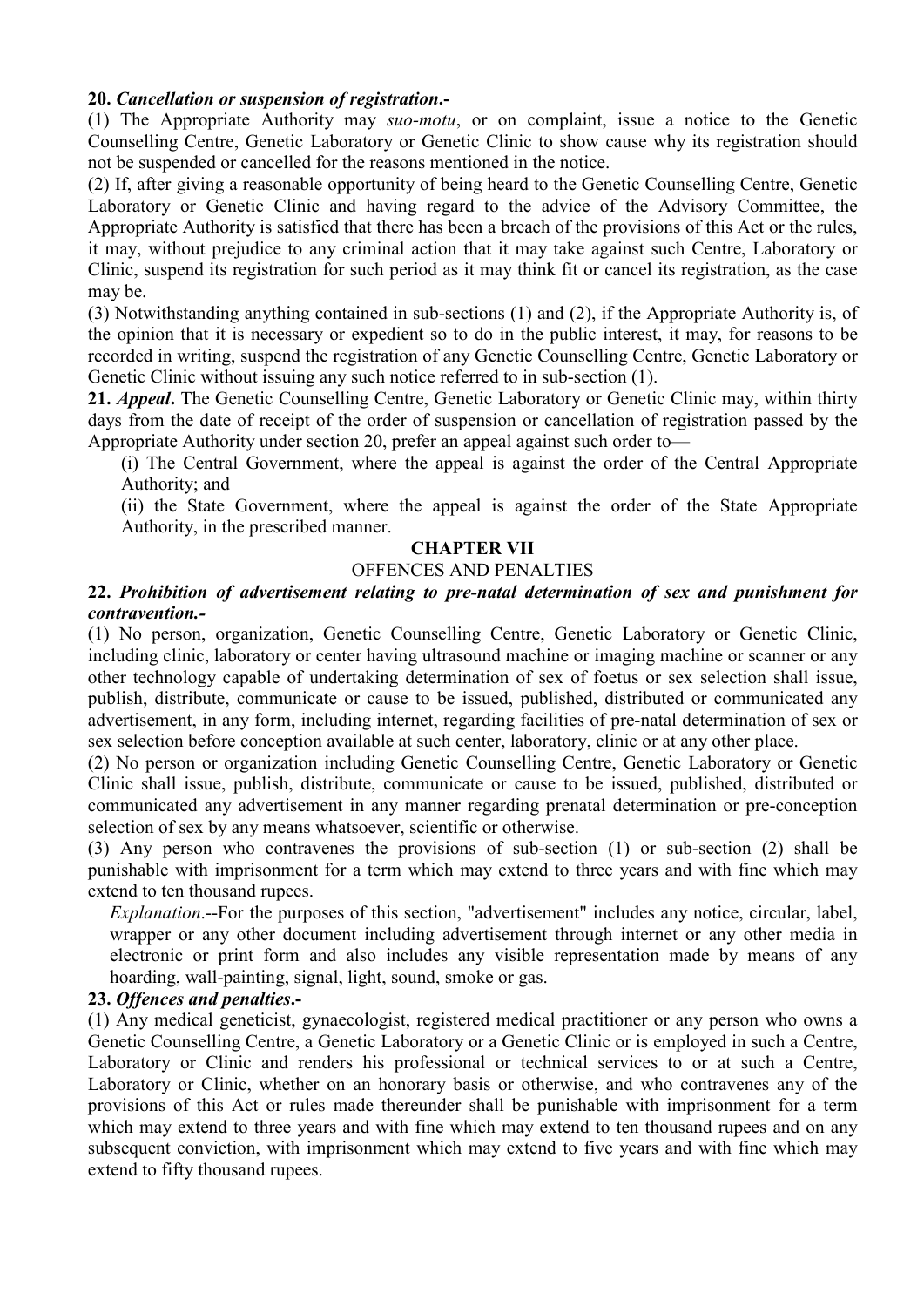(2) The name of the registered medical practitioner shall be reported by the Appropriate Authority to the State Medical Council concerned for taking necessary action including suspension of the registration if the charges are framed by the court and till the case is disposed of and on conviction for removal of his name from the register of the Council for a period of five years for the first offence and permanently for the subsequent offence.

(3) Any person who seeks the aid of a Genetic Counselling Centre, Genetic Laboratory, Genetic Clinic or ultrasound clinic or imaging clinic or of a medical geneticist, gynaecologist, sonologist or imaging specialist or registered medical practitioner or any other person for sex selection or for conducting prenatal diagnostic techniques on any pregnant women for the purposes other than those specified in subsection (2) of section 4, he shall, be punishable with imprisonment for a term which may extend to three years and with fine which may extend to fifty thousand rupees for the first offence and for any subsequent offence with imprisonment which may extend to five years and with fine which may extend to one Lakh rupees.

(4) For the removal of doubts, it is hereby provided, that the provisions of sub-section (3) shall not apply to the woman who was compelled to undergo such diagnostic techniques or such selection.

**24.** *Presumption in the case of conduct of pre-natal diagnostic techniques***.-** Notwithstanding anything contained in the Indian Evidence Act, 1872, the court shall presume unless the contrary is proved that the pregnant woman was compelled by her husband or any other relative, as the case may be, to undergo pre-natal diagnostic technique for the purposes other than those specified in sub-section (2) of section 4 and such person shall be liable for abetment of offence under sub-section (3) of section 23 and shall be punishable for the offence specified under that section.

**25.** *Penalty for contravention of the provisions of the Act or rules for which no specific punishment is provided***.-** Whoever contravenes any of the provisions of this Act or any rules made thereunder, for which no penalty has been elsewhere provided in this Act, shall be punishable with imprisonment for a term which may extend to three months or with fine, which may extend to one thousand rupees or with both and in the case of continuing contravention with an additional fine which may extend to five hundred rupees for every day during which such contravention continues after conviction for the first such contravention.

### **26.** *Offences by companies***.-**

(1) Where any offence, punishable under this Act has been committed by a company, every person who, at the time the offence was committed was in charge of, and was responsible to the company for the conduct of the business of the company, as well as the company, shall be deemed to be guilty of the offence and shall be liable to be proceeded against and punished accordingly: Provided that nothing contained in this sub-section shall render any such person liable to any punishment, if he proves that the offence was committed without his knowledge or that he had exercised all due diligence to prevent the commission of such offence.

(2) Notwithstanding anything contained in sub-section (1), where any offence punishable under this Act has been committed by a company and it is proved that the offence has been committed with the consent or connivance of, or is attributable to any neglect on the part of, any director, manager, secretary or other officer of the company, such director, manager, secretary or other officer shall also be deemed to be guilty of that offence and shall be liable to be proceeded against and punished accordingly.

*Explanation*.--For the purposes of this section,--

(a) "Company" means anybody corporate and includes a firm or other association of individuals, and

(b)"director", in relation to a firm, means a partner in the firm.

**27.** *Offence to be cognizable, non-bailable and non-compoundable***.-**Every offence under this Act shall be cognizable, non-bailable and non-compoundable.

**28.** *Cognizance of offences***.** (1) No court shall take cognizance of an offence under this Act except on a complaint made by--

(a) the Appropriate Authority concerned, or any officer authorised in this behalf by the Central Government or State Government, as the case may be, or the Appropriate Authority; or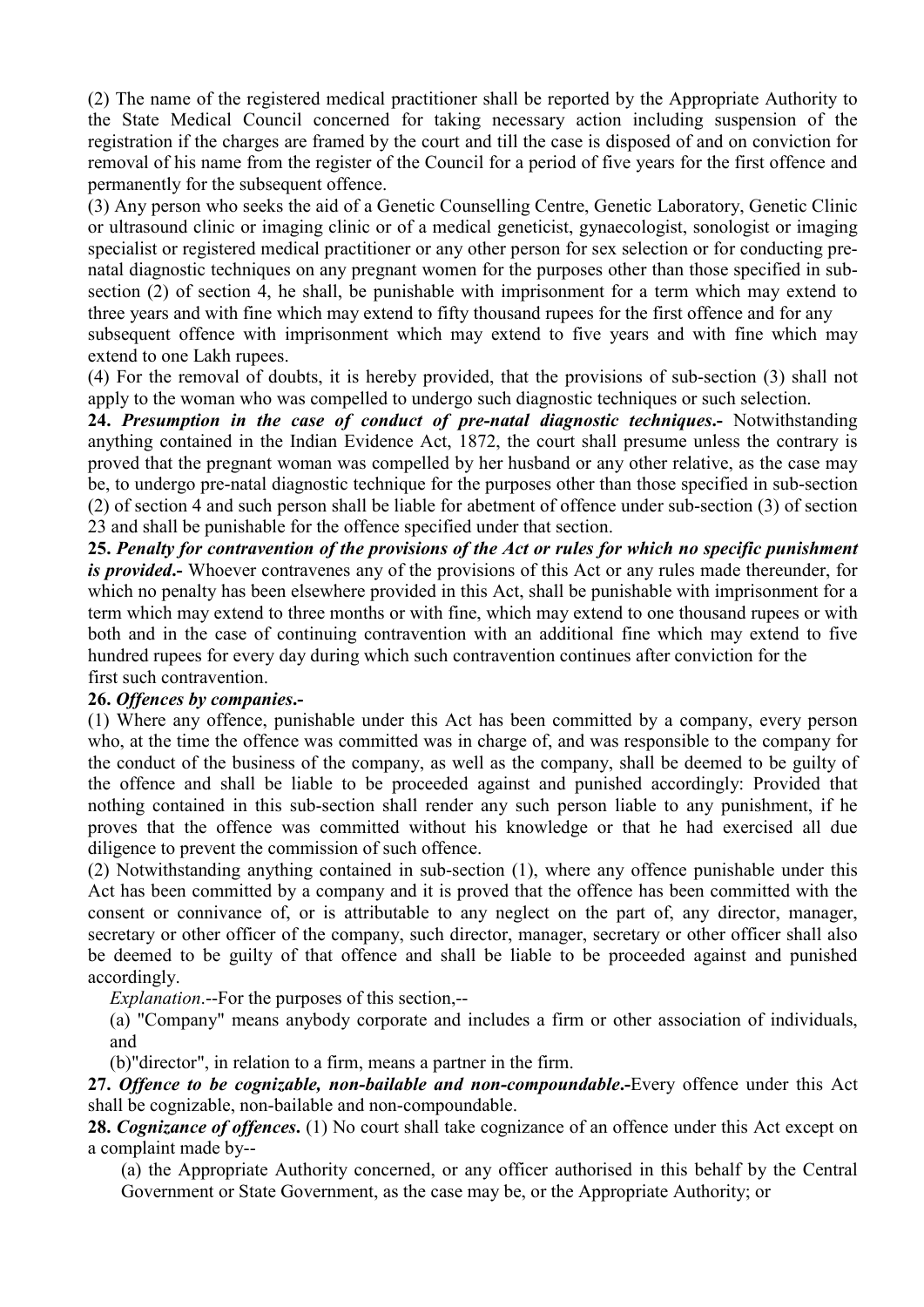(b) a person who has given notice of not less than fifteen days in the manner prescribed, to the Appropriate Authority, of the alleged offence and of his intention to make a complaint to the court.

*Explanation.*--For the purpose of this clause, "person" includes a social organisation.

(2) No court other than that of a Metropolitan Magistrate or a Judicial Magistrate of the first class shall try any offence punishable under this Act.

(3) Where a complaint has been made under clause (b) of subsection (1), the court may, on demand by such person, direct the Appropriate Authority to make available copies of the relevant records in its possession to such person.

# **CHAPTER VIII**

#### MISCELLANEOUS

# **29.** *Maintenance of records***.**

(1) All records, charts, forms, reports, consent letters and all other documents required to be maintained under this Act and the rules shall be preserved for a period of two years or for such period as may be prescribed: Provided that, if any criminal or other proceedings are instituted against any Genetic Counselling Centre, Genetic Laboratory or Genetic Clinic, the records and all other documents of such Centre, Laboratory or Clinic shall be preserved till the final disposal of such proceedings.

(2) All such records shall, at all reasonable times, be made available for inspection to the Appropriate Authority or to any other person authorised by the Appropriate Authority in this behalf.

## **30.** *Power to search and seize records, etc.* **–**

(1) If the Appropriate Authority has reason to believe that an offence under this Act has been or is being committed at any Genetic Counselling Centre, Genetic Laboratory or Genetic Clinic or any other place, such Authority or any officer authorised thereof in this behalf may, subject to such rules as may be prescribed, enter and search at all reasonable times with such assistance, if any, as such authority or officer considers necessary, such Genetic Counselling Centre, Genetic Laboratory or Genetic Clinic or any other place and examine any record, register, document, book, pamphlet, advertisement or any other material object found therein and seize and seal the same if such Authority or officer has reason to believe that it may furnish evidence of the commission of an office punishable under this Act.

(2) The provisions of the Code of Criminal Procedure, 1973 (2 of 1974) relating to searches and seizures shall, so far as may be, apply to every search or seizure made under this Act.

**31.** *Protection of action taken in good faith***.-** No suit, prosecution or other legal proceeding shall lie against the Central or the State Government or the Appropriate Authority or any officer authorised by the Central or State Government or by the Authority for anything which is in good faith done or intended to be done in pursuance of the provisions of this Act.

### **31A.** *Removal of difficulties***.-**

(1) If any difficulty arises in giving effect to the provisions of the Pre-natal Diagnostic Techniques (Regulation and Prevention of Misuse) Amendment Act, 2002, the Central Government may, by order published in the Official Gazette, make such provisions not inconsistent with the provisions of the said Act as appear to it to be necessary or expedient for removing the difficulty. Provided that no order shall be made under this section after the expiry of a period of three years from the date of commencement of the Pre-natal Diagnostic Techniques (Regulation and Prevention of Misuse) Amendment Act, 2002.

(2) Every order made under this section shall be laid, as soon as may be after it is made, before each House of Parliament.

### **32.** *Power to make rules***.-**

(1) The Central Government may make rules for carrying out the provisions of this Act.

(2) In particular and without prejudice to the generality of the foregoing power, such rules may provide for—

(i) The minimum qualifications for persons employed at a registered Genetic Counselling Centre, Genetic Laboratory or Genetic Clinic under clause (2) of section 3;

(i-a) the manner in which the person conducting ultrasonography on a pregnant woman shall keep record thereof in the clinic under the proviso to sub-section (3) of section 4;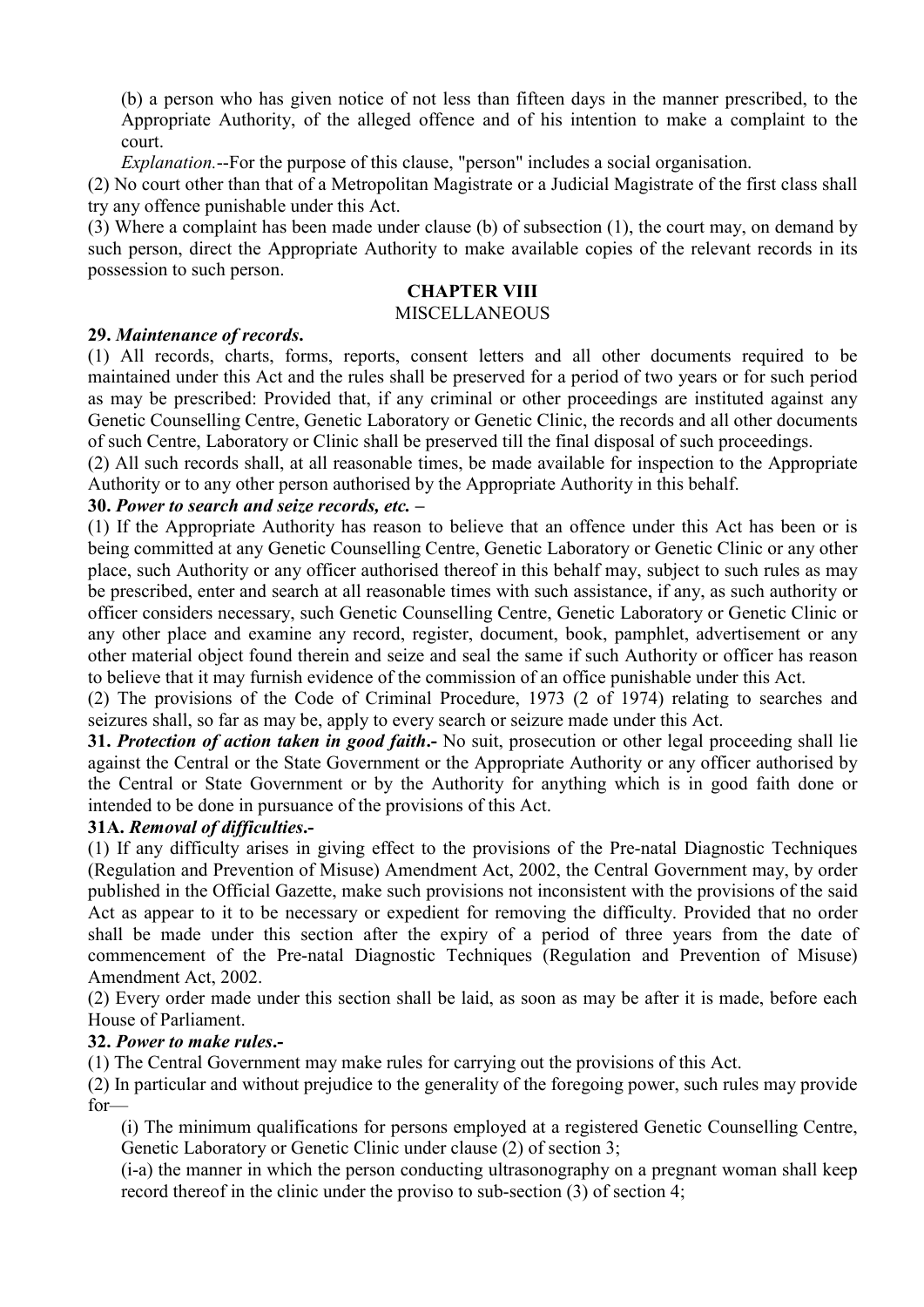(ii) The form in which consent of a pregnant woman has to be obtained under section 5;

(iii) The procedure to be followed by the members of the Central Supervisory Board in the discharge of their functions under sub-section (4) of section 8;

(iv) allowances for members other than ex officio members admissible under sub section (5) of section 9;

(iv-a) code of conduct to be observed by persons working at Genetic Counselling Centres, Genetic Laboratories and Genetic Clinics to be laid down by the Central Supervisory Board under clause (iv) of Section 16;

(iv-b) the manner in which reports shall be furnished by the State and Union territory Supervisory Boards to the Board and the Central Government in respect of various activities undertaken in the State under the Act under clause (iv) of subsection (1) of section 16A;

(iv-c) empowering the Appropriate Authority in any other matter under clause (d) of section 17A;

(v) The period intervening between any two meetings of the Advisory Committee under the proviso to sub-section (8) of section 17;

(vi) The terms and conditions subject to which a person may be appointed to the Advisory Committee and the procedure to be followed by such Committee under sub-section (9) of section 17;

(vii) The form and manner in which an application shall be made for registration and the fee payable thereof under sub-section (2) of section 18;

(viii) The facilities to be provided, equipment and other standards to be maintained by the Genetic Counselling Centre, Genetic Laboratory or Genetic Clinic under sub-section (5) of section 18;

(ix) The form in which a certificate of registration shall be issued under subsection (1) of section 19;

(x) The manner in which and the period after which a certificate of registration shall be renewed and the fee payable for such renewal under sub-section (3) of section 19;

(xi) The manner in which an appeal may be preferred under section 21;

(xii) The period up to which records, charts, etc., shall be preserved under subsection (1) of section 29;

(xiii) the manner in which the seizure of documents, records, objects, etc., shall be made and the manner in which seizure list shall be prepared and delivered to the person from whose custody such documents, records or objects were seized under sub-section (1) of section 30;

(xiv) Any other matter that is required to be, or may be, prescribed.

**33.** *Power to make regulations***.-** The Board may, with the previous sanction of the Central Government, by notification in the Official Gazette, make regulations not inconsistent with the provisions of this Act and the rules made thereunder to provide for--

(a) The time and place of the meetings of the Board and the procedure to be followed for the transaction of business at such meetings and the number of members which shall form the quorum under sub-section (1) of section 9;

(b) The manner in which a person may be temporarily associated with the Board under sub-section  $(1)$  of section 11;

(c) The method of appointment, the conditions of service and the scales of pay and allowances of

the officer and other employees of the Board appointed under section 12;

(d) Generally for the efficient conduct of the affairs of the Board.

**34.** *Rules and regulations to be laid before Parliament***. –** Every rule and every regulation made under this Act shall be laid, as soon as may be after it is made, before each House of Parliament, while it is in session, for a total period of thirty days which may be comprised in one session or in two or more successive sessions, and if, before the expiry of the session immediately following the session or the successive sessions aforesaid, both Houses agree in making any modification in the rule or regulation or both Houses agree that the rule or regulation should not be made, the rule or regulation shall thereafter have effect only in such modified form or be of no effect, as the case may be; so, however, that any such modification or annulment shall be without prejudice to the validity of anything previously done under that rule or regulation.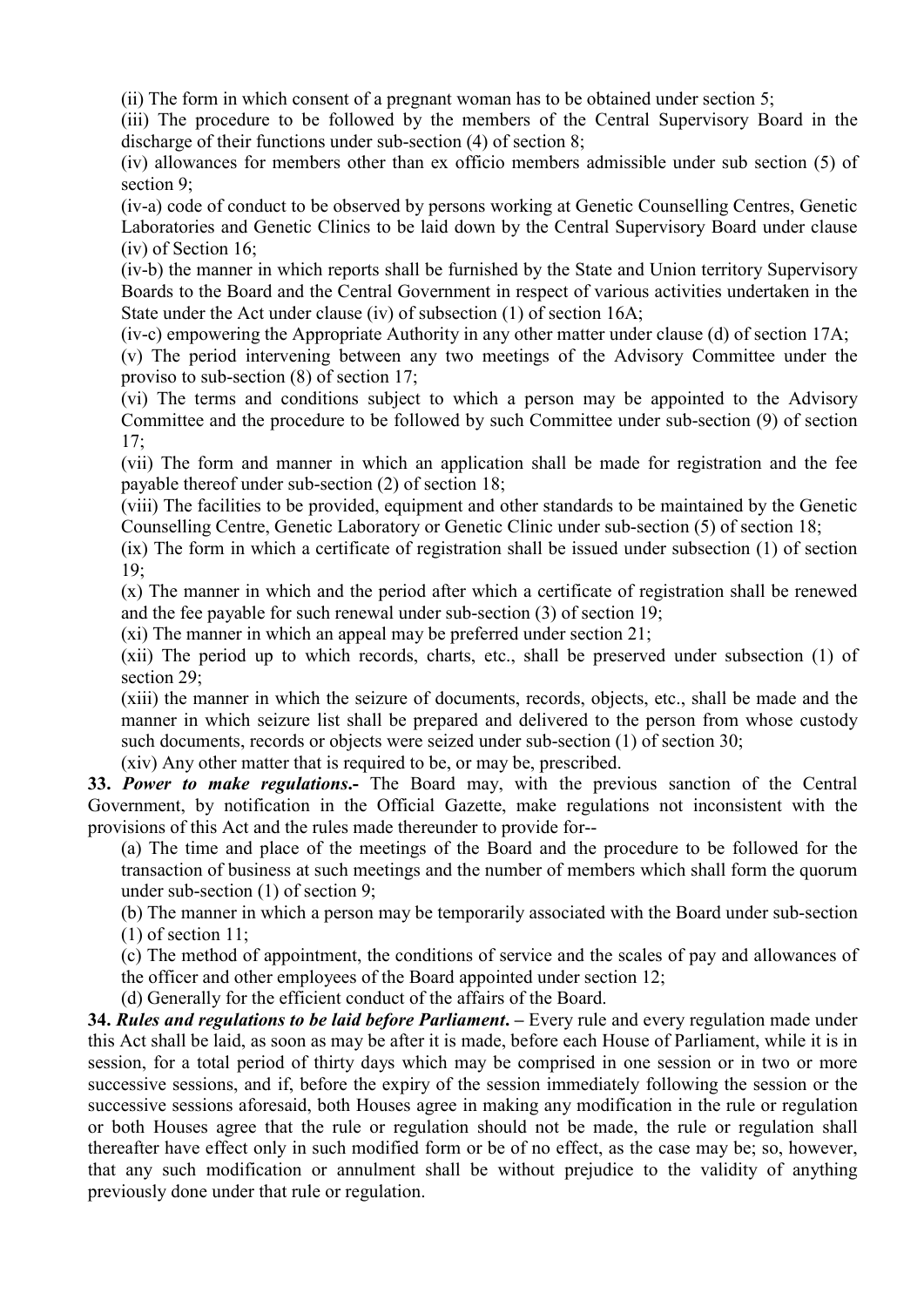### **THE PRE-NATAL DIAGNOSTIC TECHNIQUES (PROHIBITION OF SEX-SELECTION) RULES, 1996**

*1. Short title and commencement.-* (1) These rules may be called the Pre-conception and Pre-natal Diagnostic Techniques (Prohibition of Sex Selection) Rules, 1996. (2) They shall come into force on the date of their publication in the Official Gazette.

*2. Definitions. -* In these rules, unless the context otherwise requires:-

(a) "Act" means The Pre-natal Diagnostic Techniques (Regulation and Prevention of Misuse) Act, 1994 (57 of 1994);

(b) "Employee" means a person working in or employed by a Genetic Counselling Centre, a Genetic Laboratory or a Genetic Clinic, and includes those working on part-time, contractual, consultancy, honorary or on any other basis;

(c) "Form" means a Form appended to these rules;

(d) xxxx

(e) "Section" means a section of the Act;

(f) Words and expressions used herein and not defined in these rules but defined in the Act, shall have the meanings, respectively, assigned to them in the Act.

# *3. The qualifications of the employees, the requirement of equipment etc. for a Genetic Counselling Centre, Genetic Laboratory, Genetic Clinic, Ultrasound Clinic and Imaging Centre shall be as under:*

(1)Any person being or employing

(i) A gynaecologist or a paediatrician having six months experience or four weeks training in genetic counseling or

(ii) A medical geneticist, having adequate space and educational charts/models/equipments for carrying out genetic counseling may set up a genetic counseling center and get it registered as a genetic counseling center.

(2) (a) Any person having adequate space and being or employing

(i) a Medical Geneticist and

(ii) a laboratory technician having a B.Sc. degree in Biological Sciences or a degree or diploma in medical laboratory course with at least one year experience in conducting appropriate prenatal diagnostic techniques, tests or procedures may set up a genetic laboratory.

(b)Such laboratory should have or acquire such of the following equipments as may be necessary for carrying out chromosomal studies, bio-chemical studies and molecular studies:-

(i) Chromosomal studies:

(1) Laminar flow hood with ultraviolet and fluorescent light or other suitable culture hood.

(2) Photo-microscope with fluorescent source of light.

- (3) Inverted microscope.
- (4) Incubator and oven.

(5) Carbon-dioxide incubator or closed system with 5% CO2 atmosphere.

(6) Autoclave.

(7) Refrigerator.

(8) Water bath.

(9) Centrifuge.

(10) Vortex mixer.

(11) Magnetic stirrer.

(12) pH meter.

(13) A sensitive balance (preferable electronic) with sensitivity of 0.1 milligram.

(14) Double distillation apparatus (glass).

(15) Such other equipments as may be necessary.

(ii) Biochemical studies: (requirements according to tests to be carried out)

(1) Laminar flow hood with ultraviolet and fluorescent light or other suitable culture hood.

(2) Inverted microscope.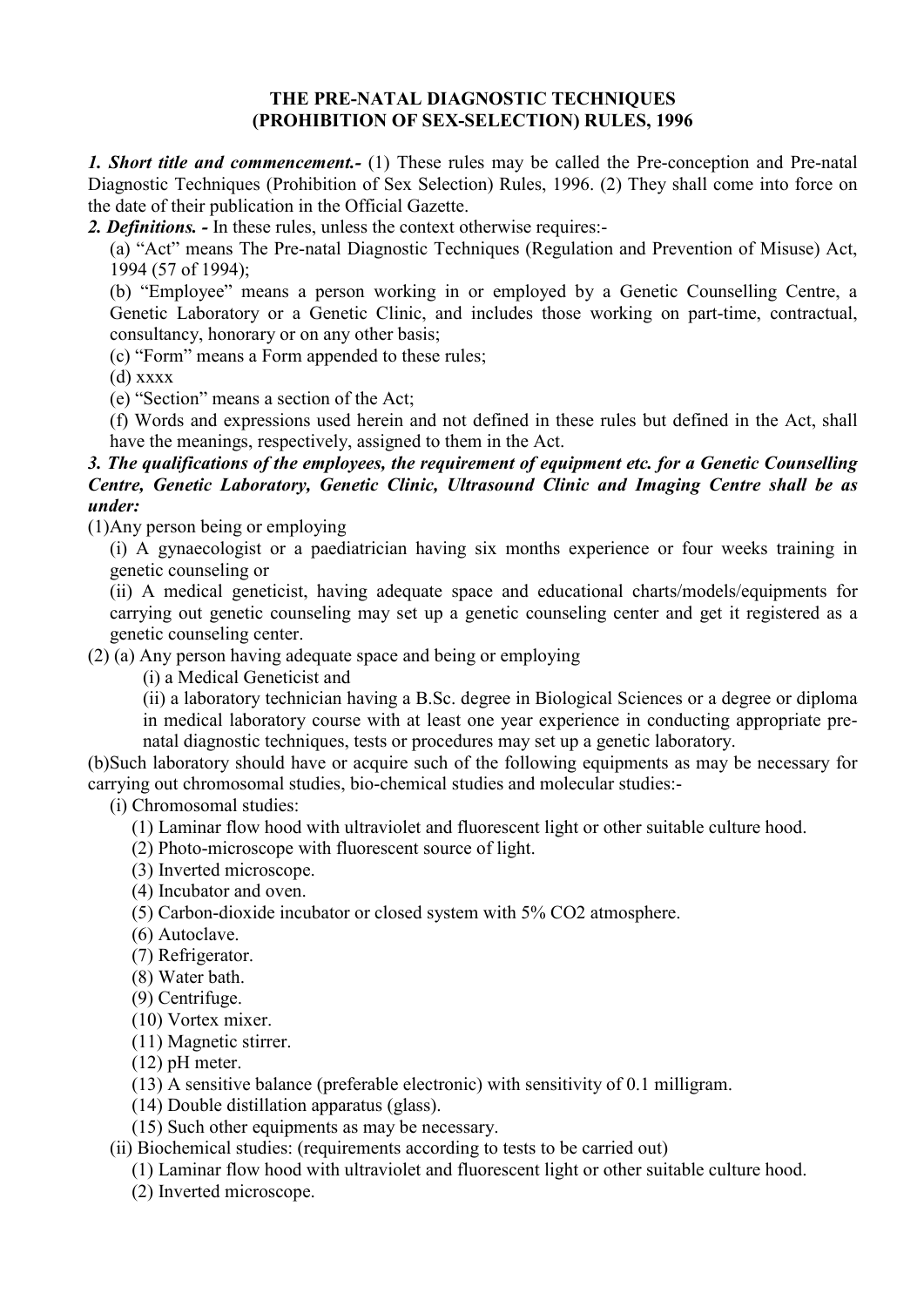(3) Incubator and oven.

(4) Carbon-dioxide incubator or closed system with 5% CO2 atmosphere.

(5) Autoclave.

(6) Refrigerator.

(7) Water bath.

(8) Centrifuge.

(9) Electrophoresis apparatus and power supply.

(10) Chromatography chamber.

(11) Spectro-photometer and Elisa reader or Radio-immunoassay system (with gamma betacounter) or fluorometer for various biochemical test.

(12) Vortex mixer.

(13) Magnetic stirrer.

(14) pH meter.

(15) A sensitive balance (preferable electronic) with sensitivity of 0.1 milligram.

(16) Double distillation apparatus (glass).

(17) Liquid nitrogen tank.

(18) Such other equipments as may be necessary.

(iii) Molecular studies:

(1) Inverted microscope.

(2) Incubator.

(3) Oven.

(4) Autoclave.

(5) Refrigerators (4 degree and minus 20 degree Centigrade).

(6) Water bath.

(7) Microcentrifuge.

(8) Electrophoresis apparatus and power supply.

(9) Vortex mixer.

(10) Magnetic stirrer.

(11) pH meter.

(12) A sensitive balance (preferable electronic) with sensitivity of 0.1 milligram.

(13) Double distillation apparatus (glass).

(14) P.C.R. machine.

(15) Refrigerated centrifuge.

(16) U.V. Illuminator with photographic attachment or other documentation system.

(17) Precision micropipettes.

(18) Such other equipments as may be necessary.

(3) (1) Any person having adequate space and being or employing

(a) Gynaecologist having experience of performing at least 20 procedures in chorionic villi aspirations per vagina or per abdomen, chorionic villi biopsy, amniocentesis, Cordocentesis foetoscopy, foetal skin or organ biopsy or foetal blood sampling etc. Under supervision of an experienced gynaecologist in these fields, or

(b) A Sonologist, Imaging Specialist, Radiologist or Registered Medical Practitioner having Post Graduate degree or diploma or six months training or one year experience in sonography or image scanning, or

(c) A medical geneticist

May set up a genetic clinic/ultrasound clinic/imaging center.

(2) The Genetic Clinic/ultrasound clinic/imaging center should have or acquire such of the following equipments, as may be necessary for carrying out the tests or procedures-

(a) Equipment and accessories necessary for carrying out clinical examination by an obstetrician or gynaecologist

(b) An ultra-sonography machine including mobile ultrasound machine, imaging machine or any other equipment capable of conducting foetal ultrasonography.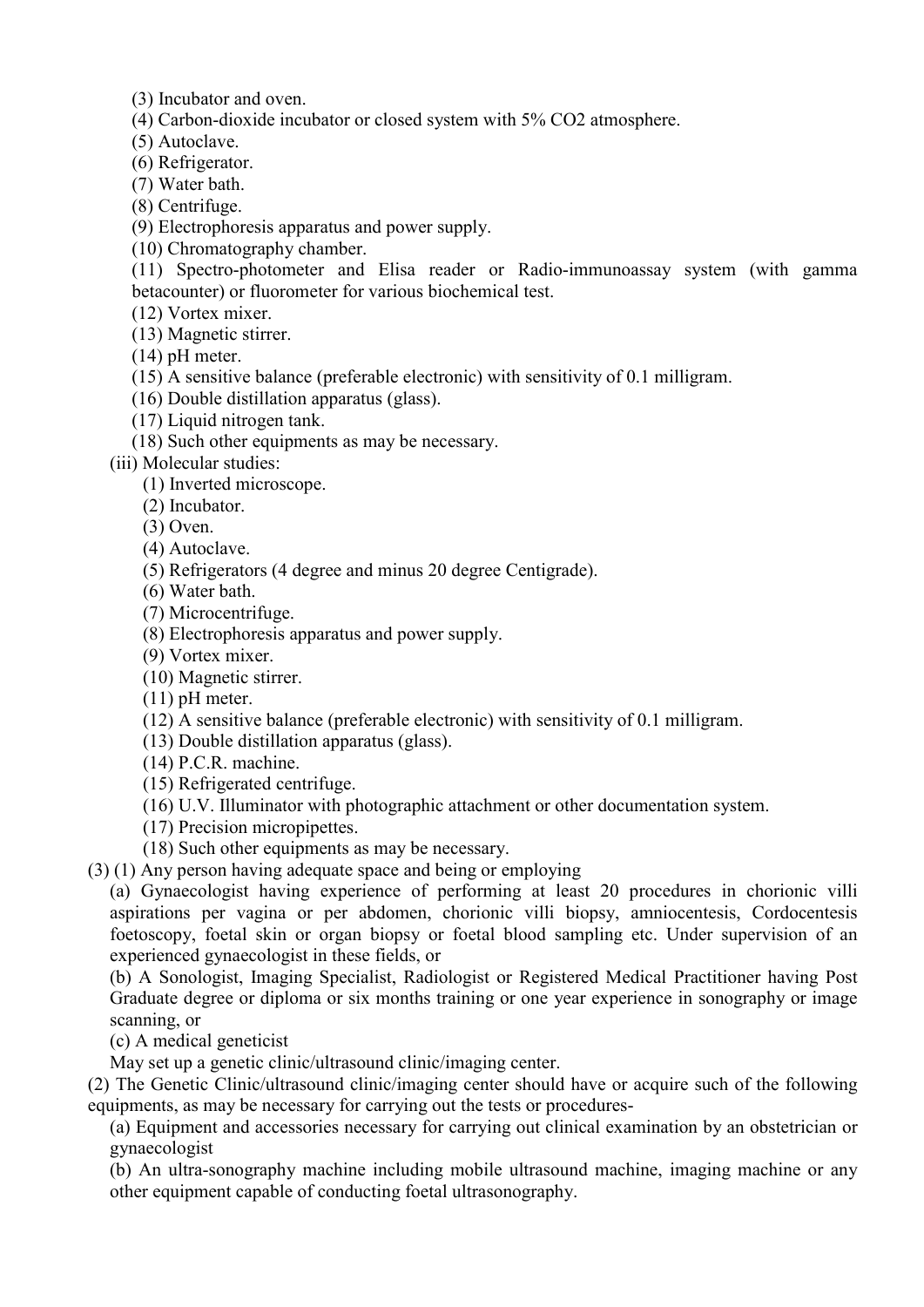(c) Appropriate cathethers and equipment for carrying out chorionic villi aspirations per vagina or per abdomen.

(d) Appropriate sterile needles for amniocentesis or cordocentesis.

(e) A suitable foetoscopy with appropriate accessories for foetoscopy, foetal skin or organ biopsy or foetal blood sampling shall be optional.

(f) Equipment for dry and wet sterilization.

(g) Equipment for carrying out emergency procedures such as evacuation of uterus or resuscitation in case of need.

(h) Genetic Works Station.

## *3A. Sale of ultrasound machines/imaging machines:*

(1)No organization including a commercial organization or a person, including manufacturer, importer, dealer or supplier of ultrasound machines/imaging machines or any other equipment, capable of detecting sex of foetus, shall sell, distribute, supply, rent, allow or authorize the use of any such machine or equipment in any manner, whether on payment or otherwise, to any Genetic Counselling Centre, Genetic Laboratory, Genetic Clinic, Ultrasound Clinic, Imaging Centre or any other body or person unless such Centre, Laboratory, Clinic, body or person is registered under the Act.

(2) The provider of such machine/equipment to any person/body registered under the Act shall send to the concerned State/UT Appropriate Authority and to the Central Government, once in three months a list of those to whom the machine/equipment has been provided.

(3) Any organization or person, including manufacturer, importer, dealer or supplier of ultrasound machines/imaging machines or any other equipment capable of detecting sex of foetus selling, distributing, supplying or authorizing in any manner, the use of any such machine or equipment to any Genetic Counselling Centre, Genetic Laboratory, Genetic Clinic, Ultrasound Clinic, Imaging Centre or any other body or person registered under the Act shall take an affidavit from such body or person purchasing or getting authorization for using such machine/equipment that the machine/equipment shall not be used for detection of sex of foetus or selection of sex before or after conception.

# *4. Registration of Genetic Counselling Centre, Genetic Laboratory and Genetic Clinic.-*

(1) An application for registration shall be made to the Appropriate Authority, in duplicate, in Form A, duly accompanied by an Affidavit containing-

(i) an undertaking to the effect that the *Genetic Centre/Laboratory/Clinic/ Ultrasound Clinic/Imaging Centre/*combination thereof, as the case may be, shall not conduct any test or procedure, by whatever name called, for selection of sex before or after conception or for detection of sex of foetus except for diseases specified in Section 4(2) nor shall the sex of foetus be disclosed to any body; and

(ii) an undertaking to the effect that the *Genetic Centre/Laboratory/Clinic/* combination thereof, as the case may be, shall display prominently a notice that they do not conduct any technique, test or procedure etc. By whatever name called, for detection of sex of foetus or for selection of sex before or after conception.

(2) The Appropriate Authority, or any person in his office authorized in this behalf, shall acknowledge receipt of the application for registration, in the acknowledgement slip provided at the bottom of Form A, immediately if delivered at the office of the Appropriate Authority, or not later than the next working day if received by post.

# *5. Application Fee.-*

(1) Every application for registration under rule 4 shall be accompanied by an application fee of:-

(a) Rs.3000.00 for Genetic Counselling Centre, Genetic Laboratory, Genetic Clinic, Ultrasound Clinic or Imaging Centre.

(b) Rs.4000.00 for an institute, hospital, nursing home, or any place providing jointly the service of a Genetic Counselling Centre, Genetic Laboratory and Genetic Clinic, Ultrasound Clinic or Imaging Centre or any combination thereof.

Provided that if an application for registration of any Genetic Clinic/Laboratory/Centre etc. has been rejected by the Appropriate Authority, no fee shall be required to be paid on re-submission of the application by the applicant for the same body within 90 days of rejection. Provided further that any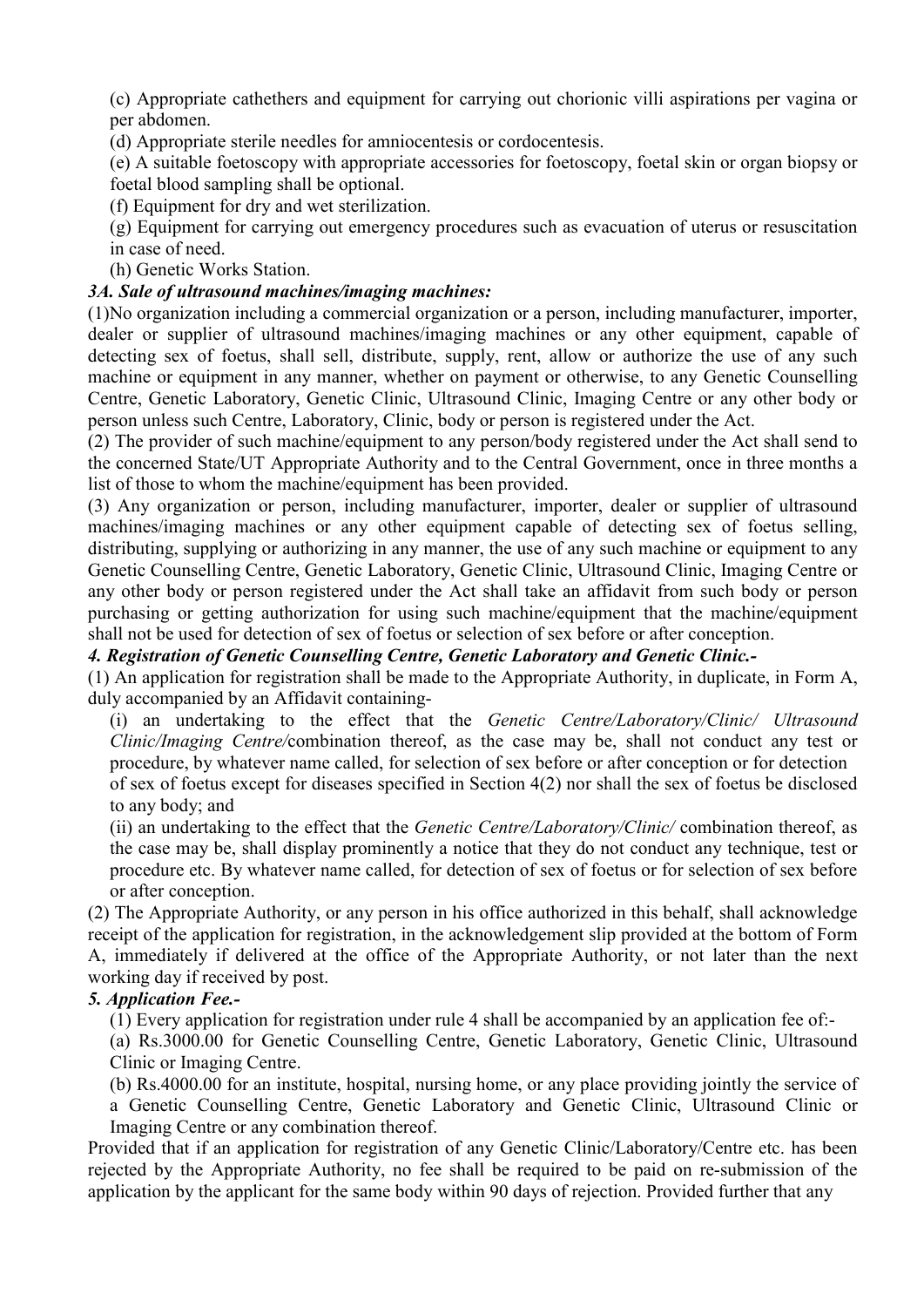subsequent application shall be accompanied with the prescribed fee. Application fee once paid will not be refunded.

(2) The application fee shall be paid by a demand draft drawn in favour of the Appropriate Authority, on any scheduled bank payable at the head quarters of the Appropriate Authority concerned. The fees collected by the Appropriate Authority for registration of Genetic Counselling Centre, Genetic Laboratory, Genetic Clinic, Ultrasound Clinic and Imaging Centre or any other body or person under sub-rule (1), shall be deposited by the Appropriate Authority concerned in a bank account opened in the name of the official designation of the Appropriate Authority concerned and shall be utilized by the Appropriate Authority in connection with the activities connected with implementation of the provisions of the Act and these rules.

# **6.** *Certificate of registration***. -**

(1) The Appropriate Authority shall, after making such enquiry and after satisfying itself that the applicant has complied with all the requirements, place the application before the Advisory Committee for its advice.

(2) Having regard to the advice of the Advisory Committee the Appropriate Authority shall grant a certificate of registration, in duplicate, in Form B to the applicant. One copy of the certificate of registration shall be displayed by the registered Genetic Counselling Centre, Genetic Laboratory, Genetic Clinic, Ultrasound Clinic or Imaging Centre at a conspicuous place at its place of business:

Provided that the Appropriate Authority may grant a certificate of registration to a Genetic Laboratory or a Genetic Clinic, Ultrasound Clinic or Imaging Centre to conduct one or more specified pre-natal diagnostic tests or procedures, depending on the availability of place, equipment and qualified employees, and standards maintained by such laboratory or clinic.

(3) If, after enquiry and after giving an opportunity of being heard to the applicant and having regard to the advice of the Advisory Committee, the Appropriate Authority is satisfied that the applicant has not complied with the requirements of the Act and these rules, it shall, for the reasons to be recorded in writing, reject the application for registration and communicate such rejection to the applicant as specified in Form C.

(4) An enquiry under sub-rule(1), including inspection at the premises of the Genetic Counselling Centre, Genetic Laboratory, Genetic Clinic, Ultrasound Clinic or Imaging Centre, shall, be carried out only after due notice is given to the applicant by the Appropriate Authority.

(5) Grant of certificate of registration or rejection of application for registration shall be communicated to the applicant as specified in Form B or Form C, as the case may be, within a period of ninety days from the date of receipt of application for registration.

(6) The certificate of registration shall be non-transferable. In the event of change of ownership or change of management or on ceasing to function as a Genetic Counselling Centre, Genetic Laboratory, Genetic Clinic, Ultrasound Clinic or Imaging Centre, both copies, of the certificate of registration shall be surrendered to the Appropriate Authority.

(7) In the event of change of ownership or change of management of the Genetic Counselling Centre, Genetic Laboratory, Genetic Clinic, Ultrasound Clinic or Imaging Centre, the new owner or manager of such Centre, Laboratory or Clinic shall apply afresh for grant of certificate of registration.

**7.** *Validity of registration***. -** Every certificate of registration shall be valid for a period of five years from the date of its issue.

# **8.** *Renewal of registration***. –**

(1) An application for renewal of certificate of registration shall be made in duplicate in Form A, to the Appropriate Authority thirty days before the date of expiry of the certificate of registration. Acknowledgement of receipt of such application shall be issued by the Appropriate Authority in the manner specified in sub-rule (2) of rule 4.

(2) The Appropriate Authority shall, after holding an enquiry and after satisfying itself that the applicant has complied with all the requirements of the Act and these rules and having regard to the advice of the Advisory Committee in this behalf, renew the certificate of registration, as specified in Form B, for a further period of five years from the date of expiry of the certificate of registration earlier granted.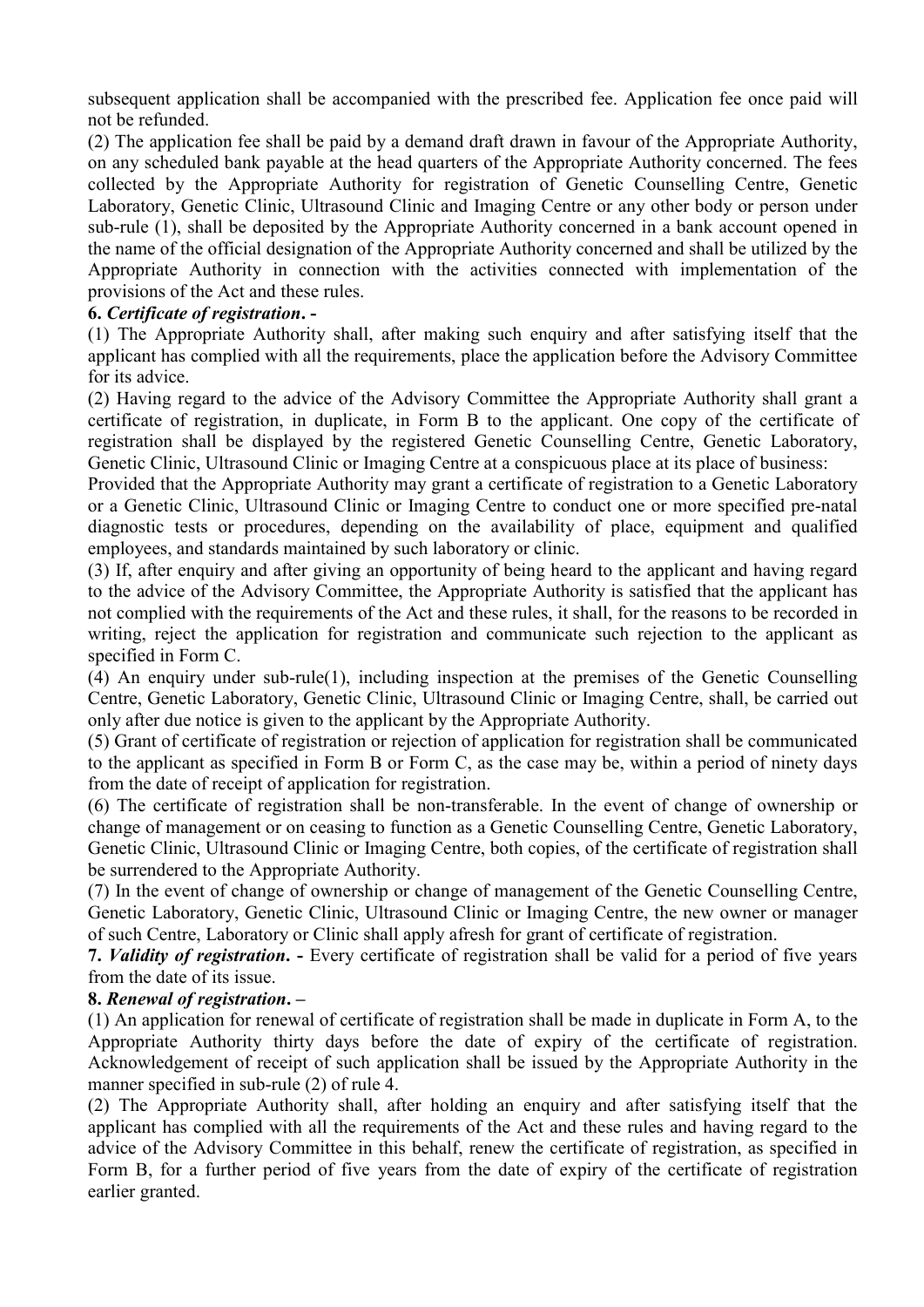(3) If, after enquiry and after giving an opportunity of being heard to the applicant and having regard to the advice of the Advisory Committee, the Appropriate Authority is satisfied that the applicant has not complied with the requirements of the Act and these rules, it shall, for reasons to be recorded in writing, reject the application for renewal of certificate of registration and communicate such rejection to the applicant as specified in Form C.

(4) The fees payable for renewal of certificate of registration shall be one half of the fees provided in sub-rule (1) of rule 5.

(5) On receipt of the renewed certificate of registration in duplicate or on receipt of communication of rejection of application for renewal, both copies of the earlier certificate of registration shall be surrendered immediately to the Appropriate Authority by the Genetic Counselling Centre, Genetic Laboratory, Genetic Clinic, Ultrasound Clinic or Imaging Centre.

(6) In the event of failure of the Appropriate Authority to renew the certificate of registration or to communicate rejection of application for renewal of registration within a period of ninety days from the date of receipt of application for renewal of registration, the certificate of registration shall be deemed to have been renewed.

## **9.** *Maintenance and preservation of records***.-**

(1) Every Genetic Counselling Centre, Genetic Laboratory, Genetic Clinic, Ultrasound Clinic and Imaging Centre shall maintain a register showing, in serial order, the names and addresses of the men or women given genetic counseling, subjected to pre-natal diagnostic procedures or pre-natal diagnostic tests, the names of their spouses or fathers and the date on which they first reported for such counseling, procedure or test.

(2) The record to be maintained by every Genetic Counselling Centre, in respect of each woman counselled shall be as specified in Form D.

(3) The record to be maintained by every Genetic Laboratory, in respect of each man or woman subjected to any pre-natal diagnostic procedure/technique/test, shall be as specified in Form E.

(4) The record to be maintained by every Genetic Clinic, in respect of each man or woman subjected to any pre-natal diagnostic procedure/technique/test, shall be as specified in Form F.

(5) The Appropriate Authority shall maintain a permanent record of applications for grant or renewal of certificate of registration as specified in Form H. Letters of intimation of every change of employee, place, address and equipment installed shall also be preserved as permanent records.

(6) All case related records, forms of consent, laboratory results, microscopic pictures, sonographic plates or slides, recommendations and letters shall be preserved by the Genetic Counselling Centre, Genetic Laboratory, Genetic Clinic, Ultrasound Clinic or Imaging Centre for a period of two years from the date of completion of counseling, prenatal diagnostic procedure or pre-natal diagnostic test, as the case may be. In the event of any legal proceedings, the records shall be preserved till the final disposal of legal proceedings, or till the expiry of the said period of two years, whichever is later.

(7) In case the Genetic Counselling Centre or Genetic Laboratory, Genetic Clinic, Ultrasound Clinic or Imaging Centre maintains records on computer or other electronic equipment, a printed copy of the record shall be taken and preserved after authentication by a person responsible for such record.

(8) Every Genetic Counselling Centre, Genetic Laboratory, Genetic Clinic*,* Ultrasound Clinic and Imaging Centre shall send a complete report in respect of all pre-conception or pregnancy related procedures/techniques/tests conducted by them in respect of each month by 5th day of the following month to the concerned Appropriate Authority.

# **10.** *Conditions for conducting pre-natal diagnostic procedures***.-**

**(**1) Before conducting pre-implantation genetic diagnosis, or any pre-natal diagnostic technique/test/procedure such as amniocentesis, chorionic villi biopsy, foetal skin or organ biopsy or cordocentesis, a written consent, as specified in Form G, in a language the person undergoing such procedure understands, shall be obtained from her/him: Provided that where a Genetic Clinic has taken a sample of any body tissue or body fluid and sent it to a Genetic Laboratory for analysis or test, it shall not be necessary for the Genetic Laboratory to obtain a fresh consent in Form G.

(1A) Any person conducting ultrasonography/image scanning on a pregnant woman shall give a declaration on each report on ultrasonography/image scanning that he/she has neither detected nor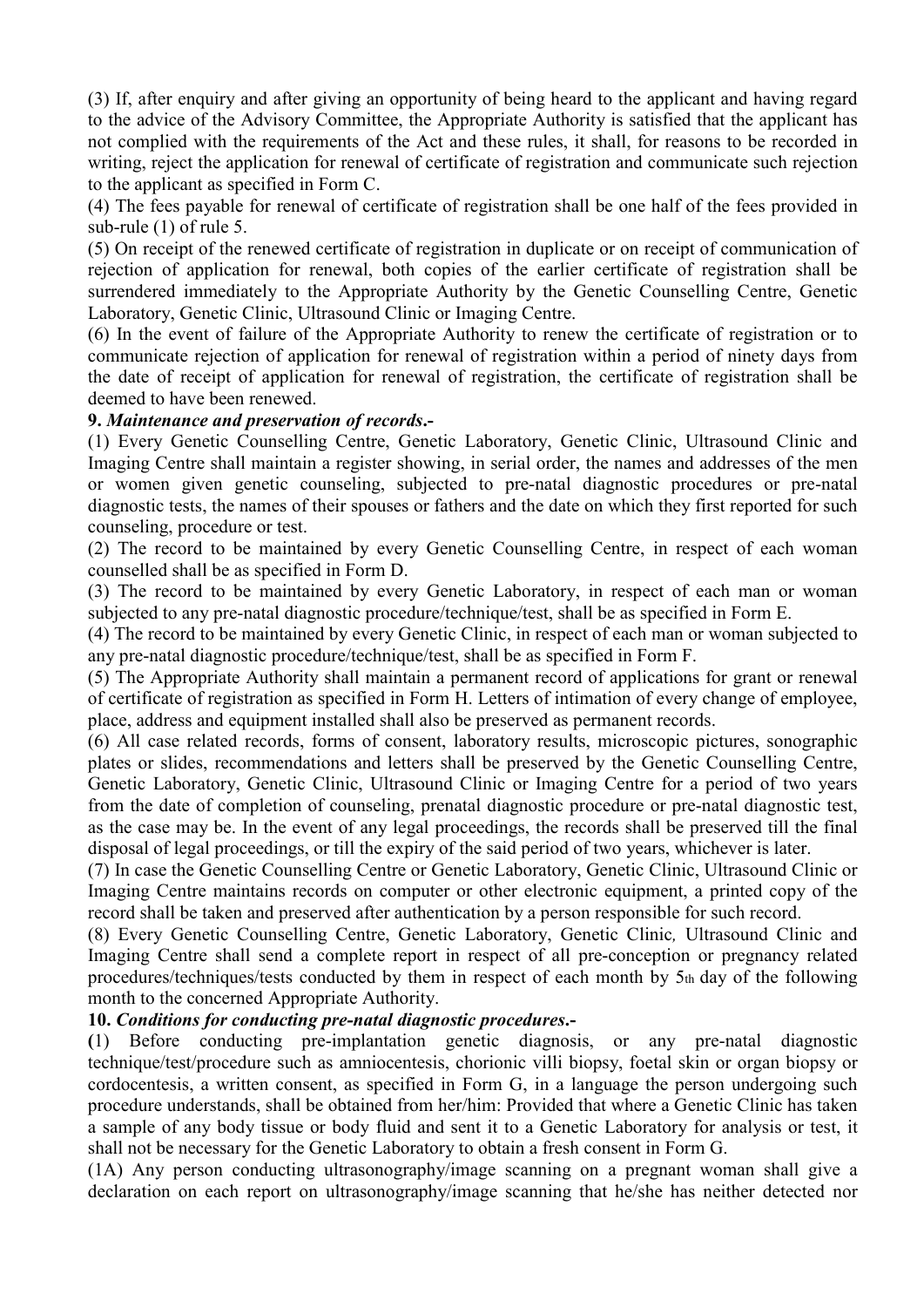disclosed the sex of foetus of the pregnant woman to anybody. The pregnant woman shall before undergoing ultrasonography/image scanning declare that she does not want to know the sex of her foetus.

(2) All the State Governments and Union Territories may issue translation of Form G in languages used in the State or Union Territory and where no official translation in a language understood by the pregnant woman is available, the Genetic Clinic may translate Form G into a language she understands.

**11.** *Facilities for inspection***.-** (1)Every Genetic Counselling Centre, Genetic Laboratory and Genetic Clinic, Ultrasound Clinic, Imaging Centre, nursing home, hospital, institute or any other place where any of the machines or equipments capable of performing any procedure, technique or pre-natal determination of sex or selection of sex before or after conception is used, shall afford all reasonable facilities for inspection of the place, equipment and records to the Appropriate Authority or to any other person authorized by the Appropriate Authority in this behalf for registration of such institutions, by whatever name called, under the Act, or for detection of misuse of such facilities or advertisement

therefore or for selection of sex before or after conception or for detection/disclosure of sex of foetus or for detection of cases of violation of the provisions of the Act in any other manner.

(2) The Appropriate Authority or the officer authorized by it may seal and seize any ultrasound machine, scanner or any other equipment, capable of detecting sex of foetus, used by any organization if the organization has not got itself registered under the Act. These machines of the organizations may be released if such organization pays penalty equal to five times of the registration fee to the Appropriate Authority concerned and gives an undertaking that it shall not undertake detection of sex of foetus or selection of sex before or after conception.

### **12.***Procedure for search and seizure***.-**

(1) The Appropriate Authority or any officer authorized in this behalf may enter and search at all reasonable times any Genetic Counselling Centre, Genetic Laboratory, Genetic Clinic, Imaging Centre or Ultrasound Clinic in the presence of two or more independent witnesses for the purposes of search and examination of any record, register, document, book, pamphlet, advertisement, or any other material object found therein and seal and seize the same if there is reason to believe that it may furnish evidence of commission of an offence punishable under the Act.

### *Explanation:*- In these Rules-

(1) 'Genetic Laboratory/Genetic Clinic/Genetic Counselling Centre' would include an ultrasound center/imaging center/nursing home/hospital/institute or any other place, by whatever name called, where any of the machines or equipments capable of selection of sex before or after conception or performing any procedure, technique or test for pre-natal detection of sex of foetus is used;

(2) 'material object' would include records, machines and equipments; and

(3) 'seize' and 'seizure' would include 'seal' and 'sealing' respectively.

(2) A list of any document, record, register, book, pamphlet, advertisement or any other material object found in the Genetic Counselling Centre, Genetic Laboratory, Genetic Clinic, Ultrasound Clinic or Imaging Centre and seized shall be prepared in duplicate at the place of effecting the seizure. Both copies of such list shall be signed on every page by the Appropriate Authority or the officer authorized in this behalf and by the witnesses to the seizure:

Provided that the list may be prepared, in the presence of the witnesses, at a place other than the place of seizure if, for reasons to be recorded in writing, it is not practicable to make the list at the place of effecting the seizure.

(3) One copy of the list referred to in sub-rule (2) shall be handed over, under acknowledgement, to the person from whose custody the document, record, register, book, pamphlet, advertisement or any other material object have been seized:

Provided that a copy of the list of such document, record, register, book, pamphlet, advertisement or other material object seized may be delivered under acknowledgement, or sent by registered post to the owner or manager of the Genetic Counselling Centre, Genetic Laboratory, Genetic Clinic, Ultrasound Clinic or Imaging Centre, if no person acknowledging custody of the document, record, register, book,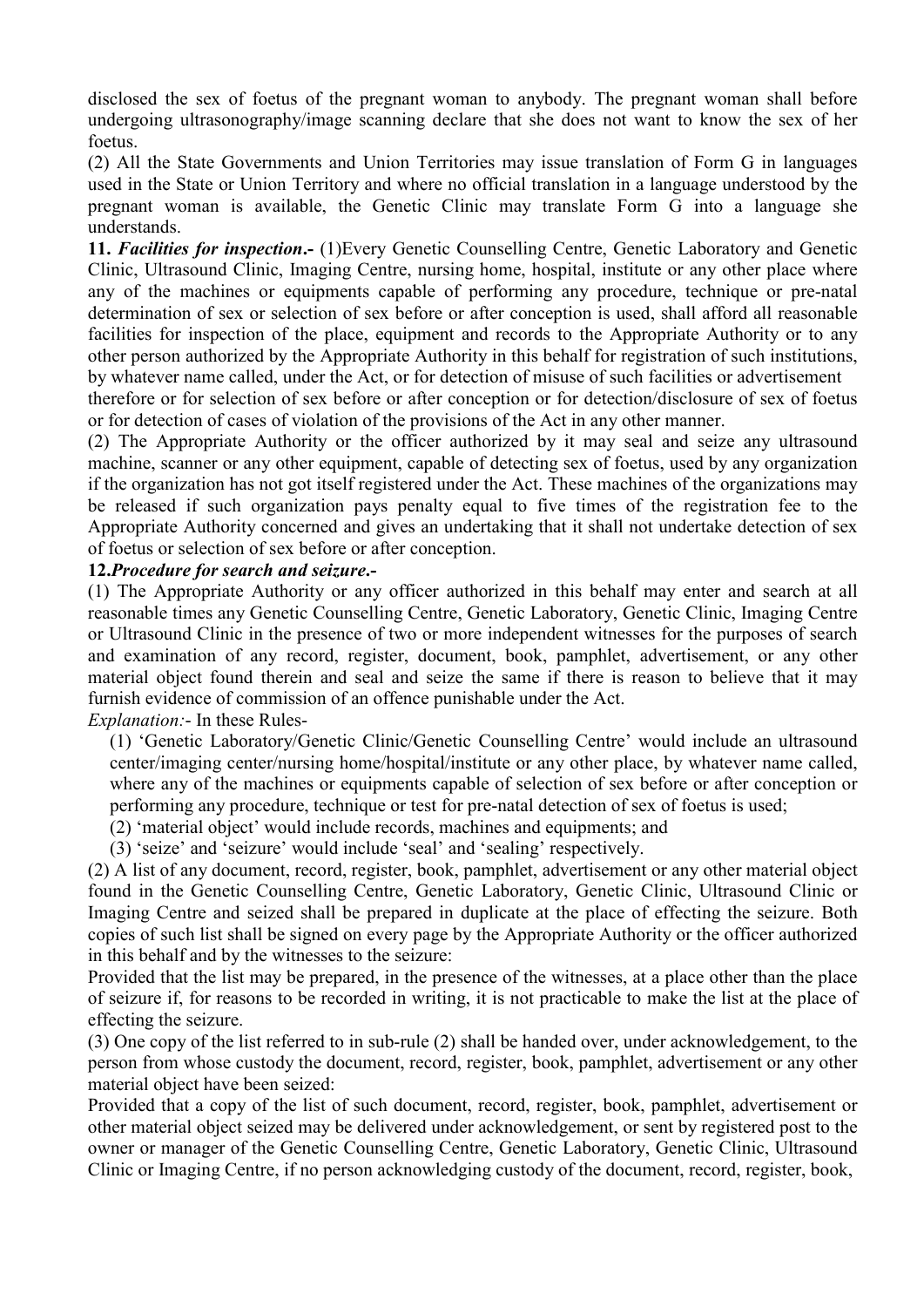pamphlet, advertisement or other material object seized is available at the place of effecting the seizure.

(4) If any material object seized is perishable in nature, the Appropriate Authority, or the officer authorized in this behalf shall make arrangements promptly for sealing, identification and preservation of the material object and also convey it to a facility for analysis or test, if analysis or test be required:

Provided that the refrigerator or other equipment used by the Genetic Counselling Centre, Genetic Laboratory, Genetic Clinic, Ultrasound Clinic and Imaging Centre for preserving such perishable material object may be sealed until such time as arrangements can be made for safe removal of such perishable material object and in such eventuality, mention of keeping the material object seized, on the premises of the Genetic Counselling Centre, Genetic Laboratory, Genetic Clinic, Ultrasound Clinic or Imaging Centre shall be made in the list of seizure.

(5) In the case of non-completion of search and seizure operation, the Appropriate Authority or the officer authorized in this behalf may make arrangement, by way of mounting a guard or sealing of the premises of the Genetic Counselling Centre, Genetic Laboratory, Genetic Clinic Ultrasound Clinic or Imaging Centre, for safe keeping, listing and removal of documents, records, book or any other material object to be seized, and to prevent any tampering with such documents, records, books or any other material object.

**13.** *Intimation of changes in employees, place or equipment***.** – Every Genetic Counselling Centre, Genetic Laboratory, Genetic Clinic, Ultrasound Clinic and Imaging Centre shall intimate every change of employee, place, address and equipment installed, to the Appropriate Authority within a period of thirty days of such change.

*14. Conditions for analysis or test and pre-natal diagnostic procedures.-* (1) No Genetic Laboratory shall accept for analysis or test any sample, unless referred to it by a Genetic Clinic.

(2) Every pre-natal diagnostic procedure shall invariably be immediately preceded by locating the foetus and placenta through ultrasonography, and the pre-natal diagnostic procedure shall be done under direct ultrasonography monitoring so as to prevent any damage to the foetus and placenta.

**15.** *Meetings of the Advisory Committees***.-** The intervening period between any two meetings of Advisory Committees constituted under sub-section (5) of Section 17 to advise the Appropriate Authority shall not exceed sixty days.

**16.** *Allowances to members of the Central Supervisory Board***.-** (1) The ex-officio members, and other Central and State Government officers appointed to the Board will be entitled to Travelling Allowance and Daily Allowance for attending the meetings of the Board as per the Travelling Allowance rules applicable to them.

(2) The non-official members appointed to, and Members of Parliament elected to the Board will be entitled to Travelling Allowance and Daily Allowance for attending the meetings of the Board as admissible to non-official and Members of Parliament as the case may be, under the Travelling Allowances rules of the Central Government.

# **17.** *Public Information***.-**

(1) Every Genetic Counselling Centre, Genetic Laboratory, Genetic Clinic, Ultrasound Clinic and Imaging Centre shall prominently display on its premises a notice in English and in the local language or languages for the information of the public, to effect that disclosure of the sex of the foetus is prohibited under law.

(2) At least one copy each of the Act and these rules shall be available on the premises of every Genetic Counselling Centre, Genetic Laboratory, Genetic Clinic, Ultrasound Clinic and Imaging Centre, and shall be made available to the clientele on demand for perusal.

(3) The Appropriate Authority, the Central Government, the State Government, and the Government/Administration of the Union Territory may publish periodically lists of registered Genetic Counselling Centres, Genetic Laboratories, Genetic Clinics, Ultrasound Clinics and Imaging Centres and findings from the reports and other information in their possession, for the information of the public and for use by the experts in the field.

*18. Code of Conduct to be observed by persons working at Genetic Counselling Centres, Genetic Laboratories, Genetic Clinics, Ultrasound Clinics, Imaging Centres etc.-* All persons including the